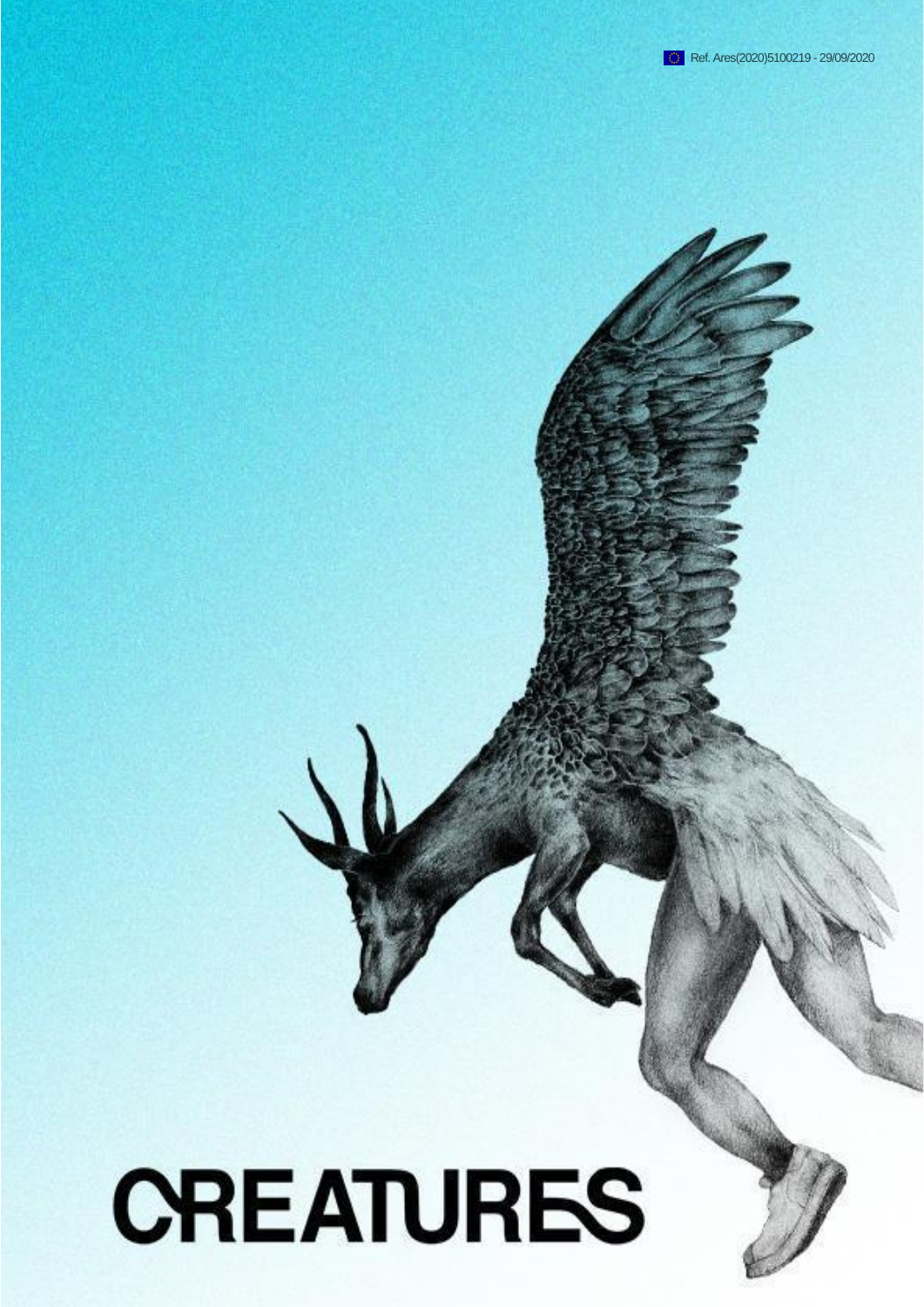

This project has received funding from the European Union's Horizon 2020 research and innovation programme under grant agreement No 870759

## CREATURES DELIVERABLE

## D5.1 Dissemination, Exploitation and Engagement Plan - Draft

| Grant Agreement number                                                   | 870759                                                                       |
|--------------------------------------------------------------------------|------------------------------------------------------------------------------|
| <b>Action Acronym</b>                                                    | CreaTures                                                                    |
| <b>Action Title</b>                                                      | Creative Practices for Transformational Futures                              |
| <b>Funding Scheme</b>                                                    | H2020 Societal Challenges: Inclusive, innovative and<br>reflective societies |
| Version date of the Annex I against which<br>the assessment will be made | October 9th, 2019                                                            |
| Start date of the project                                                | January 1st, 2020                                                            |
| Due date of the deliverable                                              | September 30th, 2020                                                         |
| Actual date of submission                                                | September 29th, 2020                                                         |
| Lead beneficiary for the deliverable                                     | Kersnikova/RMIT                                                              |
| Dissemination level of the deliverable                                   | Public                                                                       |

## ACTION COORDINATOR'S SCIENTIFIC REPRESENTATIVE

Prof. Tuuli Mattelmäki AALTO–KORKEAKOULUSÄÄTIÖ, Aalto University School of Arts, Design and Architecture: Department of Design tuuli.mattelmaki@aalto.fi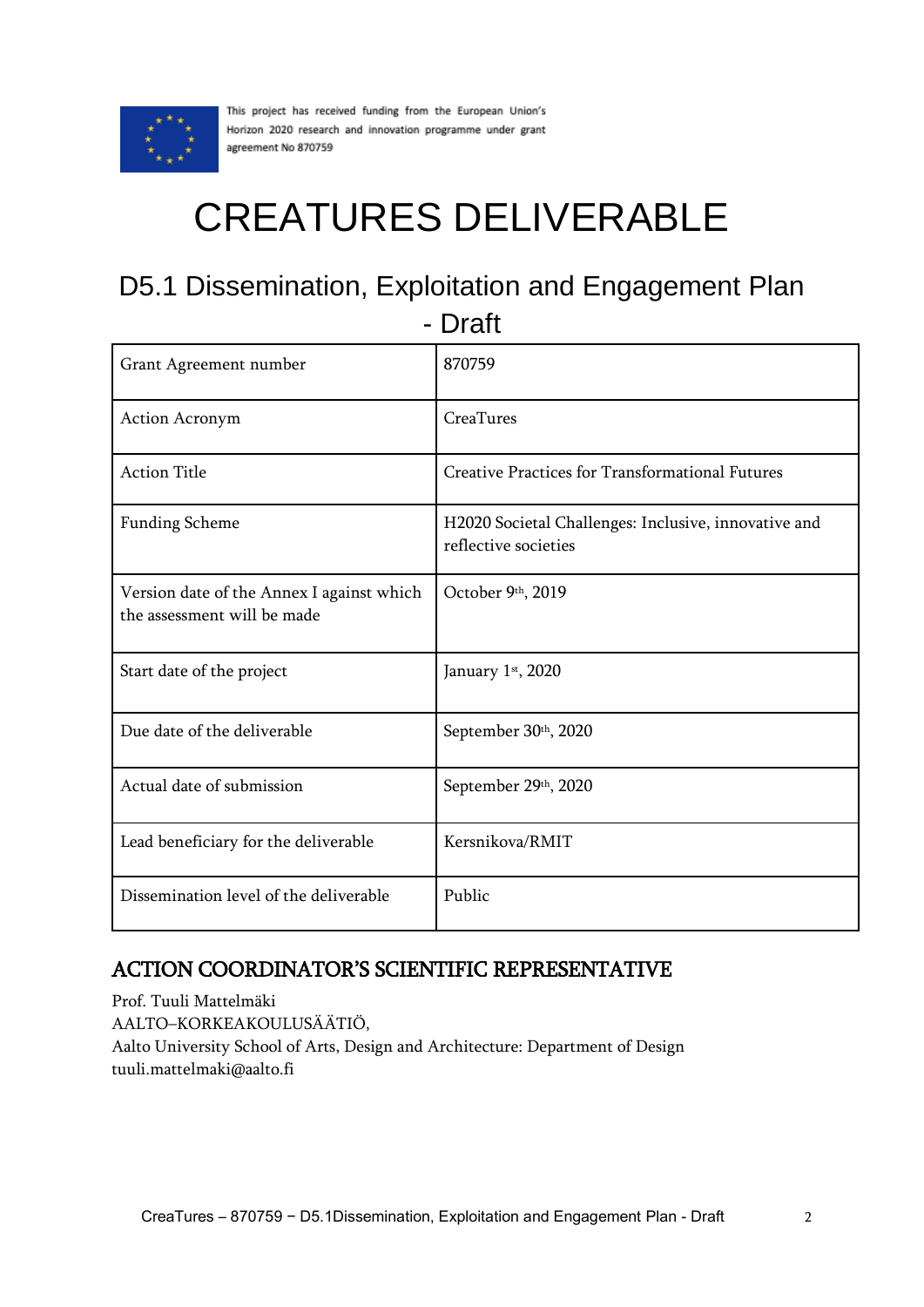This document has been produced by the CreaTures project, funded by the Horizon 2020 Programme of the European Community. The content presented in this document represents the views of the authors, and the European Commission has no liability in respect of the content.

| Authors in alphabetical order |                   |                                 |
|-------------------------------|-------------------|---------------------------------|
| <b>Name</b>                   | Beneficiary       | E-mail                          |
| Cristina Ampatzidou           | <b>RMIT</b>       | cristina.ampatzidou@rmit.edu.au |
| Jaz Hee-jeong Choi            | RMIT              | jaz.hee-jeong.choi@rmit.edu.au  |
| Simon Gmajner                 | <b>KERSNIKOVA</b> | simon.gmajner@kapelica.org      |
| Iryna Zamuruieva              | <b>SNIFFER</b>    | Iryna@sniffer.org.uk            |

#### Abstract

Deliverable 5.1 is a draft public document, which provides an overview of the strategies, processes, and materials the project intends to develop and use for CreaTures dissemination, engagement and exploitation, enabling the project to reach various stakeholder groups, and maximise impact. It is part of Task 5.1 – Dissemination, Exploitation and Engagement Activities Plan, and will be revised annually by the consortium, eventually leading to deliverable 5.2 - Dissemination, Exploitation and Engagement Plan.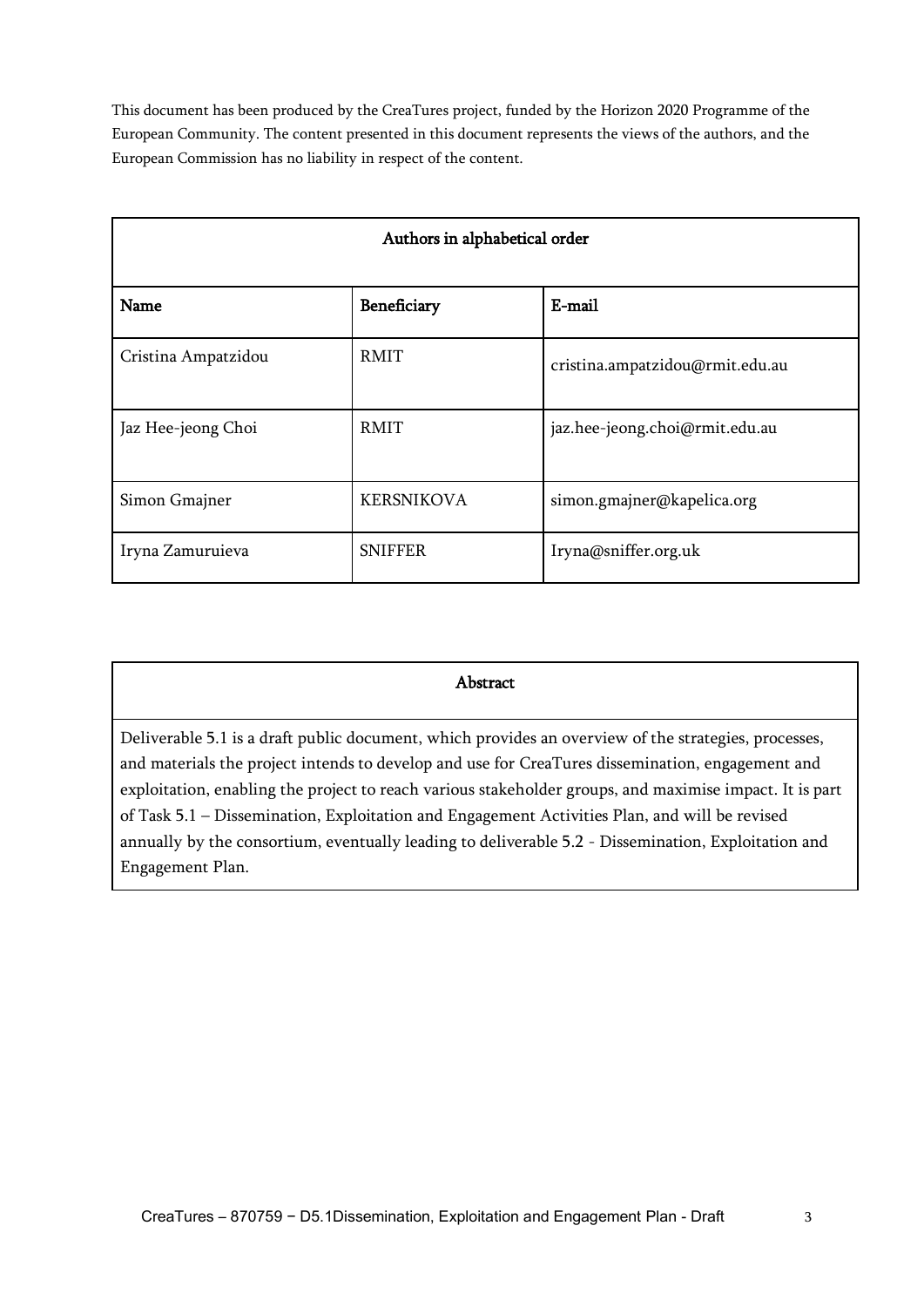## <span id="page-3-0"></span>Table of Contents

| Table of Contents                                                       | 4  |
|-------------------------------------------------------------------------|----|
| 1. INTRODUCTION                                                         | 6  |
| 1.1 About CreaTures                                                     | 6  |
| 1.2. Partners                                                           | 6  |
| 2. DISSEMINATION, ENGAGEMENT AND EXPLOITATION STRATEGY                  | 7  |
| 2.1 Background and overview                                             | 7  |
| 2.2 Objectives                                                          | 8  |
| 2.3 Definitions                                                         | 8  |
| 3. ENGAGEMENT ACTIVITIES RELATED TO THE EXPS                            | 9  |
| 3.1 Large Scale ExP's                                                   | 9  |
| 3.2 Medium Scale ExP's                                                  | 10 |
| 3.3 Small Scale ExP's                                                   | 10 |
| 4. ENGAGEMENT ACTIVITIES ORGANISED BY CREATURES                         | 12 |
| 4.1 The CFP Podcast                                                     | 12 |
| 4.2 The Care-full Zine                                                  | 12 |
| 4.3 Co-creative and Expert Events                                       | 12 |
| 4.4 Final Seminar and Event                                             | 12 |
| 4.5 Project Video                                                       | 13 |
| 5. PRESENTATIONS AT EXTERNAL EVENTS                                     | 13 |
| 5.1 Arts Events and Festivals                                           | 13 |
| 5.2 Academic and Industry Conferences                                   | 14 |
| <b>6. PUBLICATIONS</b>                                                  | 15 |
| 6.1 Articles in popular media outlets                                   | 15 |
| 6.2 Scientific publications                                             | 15 |
| 6.3 Project Reports                                                     | 16 |
| 6.4 Policy Recommendations                                              | 16 |
| 6.5 Training Guidelines                                                 | 16 |
| 6.6 Open framework for facilitating transformational creative practices | 16 |
| 7. ONLINE ENGAGEMENT AND DISSEMINATION CHANNELS                         | 17 |
| 7.1 The CreaTures Network                                               | 17 |
| 7.2 CreaTures website                                                   | 18 |
| 7.3 CreaTures Social Media Channels                                     | 18 |
| 8. AUDIENCES AND STAKEHOLDERS                                           | 18 |
| 8.1 Stakeholders                                                        | 18 |
| 8.2 Internal and external landscape                                     | 19 |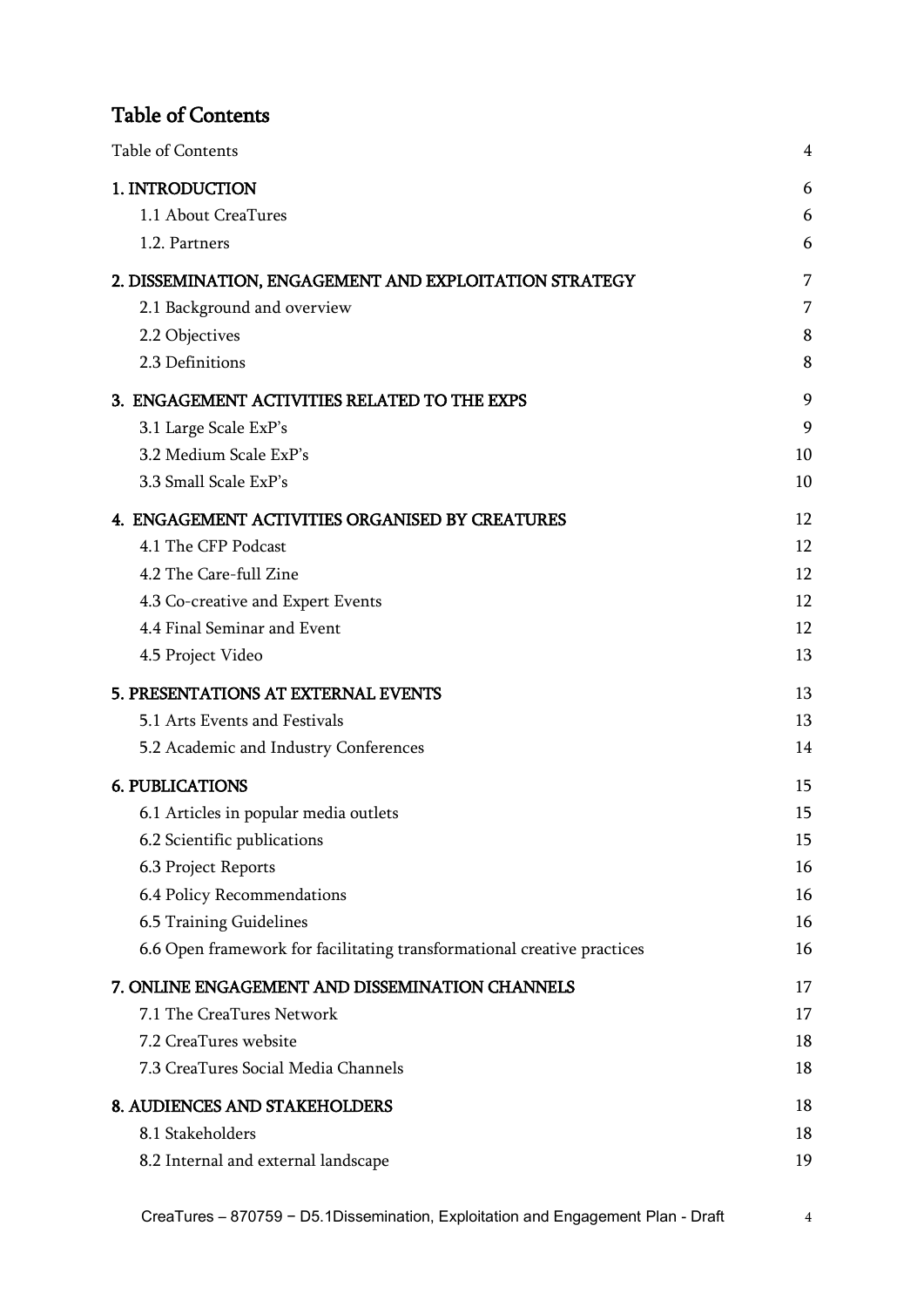| 9. TIMELINE & PARTNER RESPONSIBILITIES                 | 21 |
|--------------------------------------------------------|----|
| 9.1 Timeline                                           | 21 |
| 9.2 Partner Roles & Responsibilities                   | 22 |
| <b>10. EXPLOITATION STRATEGY</b>                       | 22 |
| ANNEX I: List of External Events to be targeted        | 24 |
| ANNEX II: List of Journals to be targeted              | 26 |
| ANNEX III: CreaTures Publication & Crediting Policy v1 | 28 |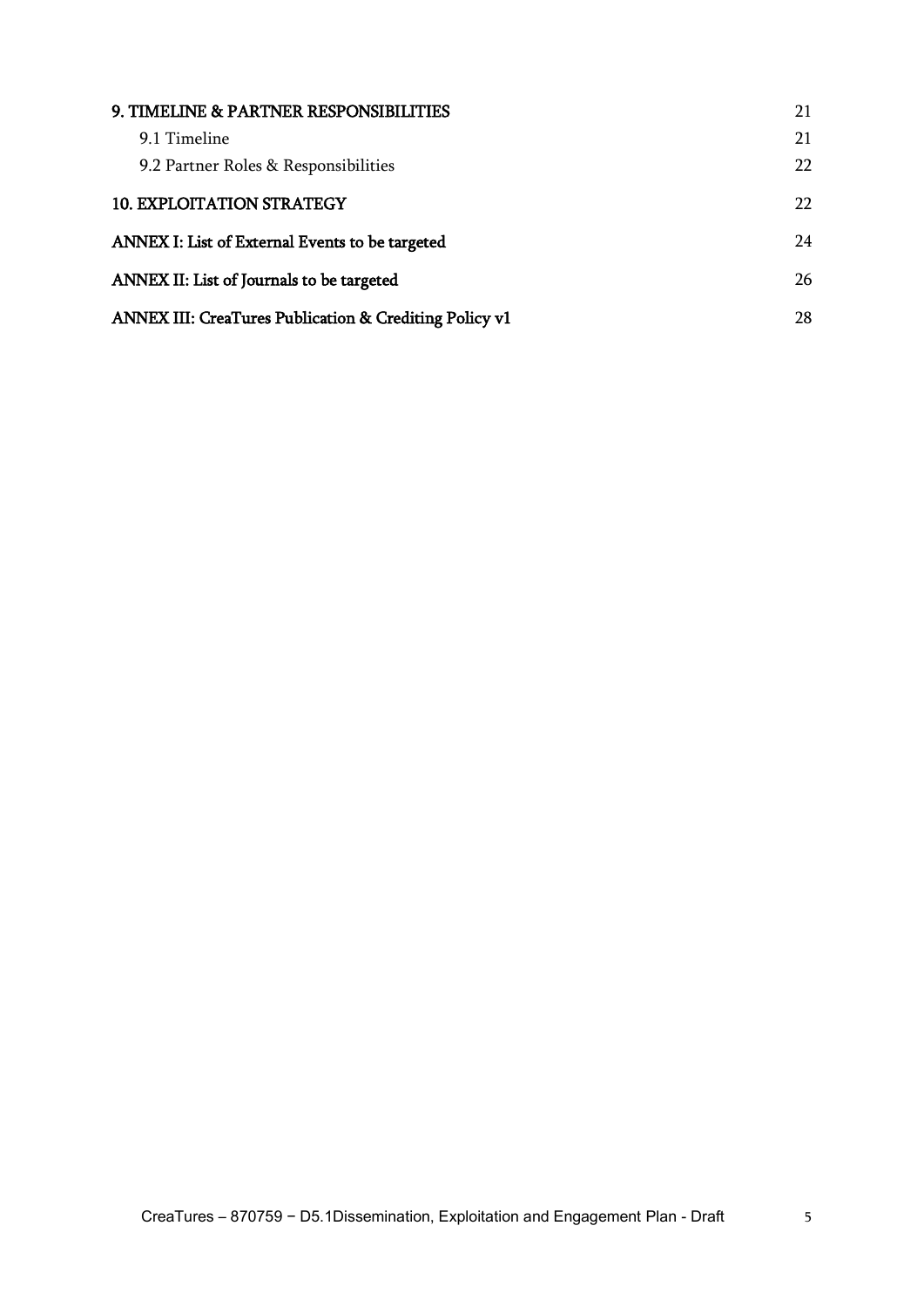## <span id="page-5-0"></span>1. INTRODUCTION

#### <span id="page-5-1"></span>1.1 About CreaTures

Creative practices are underused in the urgent task of changing cultures towards sustainability. CreaTures promotes action for social and ecological sustainability by identifying those aspects of creative practice that contribute most effectively to socio-cultural transformation and producing an open-access framework to support practitioners and policy-makers in driving positive change. The project draws on pilot research that shows how collaboration, reflection, and direct engagement are key to changing the public's orientation to environment issues. Thus, its process of identifying and evaluating the design of significant aspects (and the impact of different contexts) involves three interrelated components: an Observatory, identifying and mapping existing, fragmented and often hidden transformational creative practices; a Laboratory, supporting new experimentation and direct engagement with diverse stakeholders, including the members of the public, by mounting several different scales and types of artistic and creative production, and; an Evaluation phase, testing new and existing creative practices in a systematic and concerted way for their impact. These components are operationalised through 6 Work Packages (WPs) as outlined below:

WP1: Coordination WP2: Observatory WP3: Laboratory WP4: Evaluation and Impact WP5: Dissemination and Engagement WP6: Ethics Requirements

The project will combine insights from these undertakings into a transdisciplinary, evidencebased, and practical framework that highlights the strengths of and opportunities for the arts to contribute to addressing the needs for ecological and social sustainability. The resulting framework will demonstrate effective paths to achieving sustainability, social justice, and peaceful co-existence at a time of rapid change, offering a strategic research agenda for key stakeholders, a set of innovations addressing the cultures and conditions for delivering greater sustainability, and policy recommendations to focus and optimise work in mobilizing the arts for transformational futures.

#### <span id="page-5-2"></span>1.2. Partners

There are 11 partners in the project, bringing together several universities associated with creative approaches to transformation and sustainability. Aalto University School of Arts, Design and Architecture (FI) is a frontrunner when it comes to artistic and practice-based research, and has a strong expertise in collaborative and co-creation projects. RMIT European (ES) as an extension of RMIT Australia, contributes considerable expertise in care-full design, engagement practices and urban transformations. The University of Sussex'(UK) Sustainability Research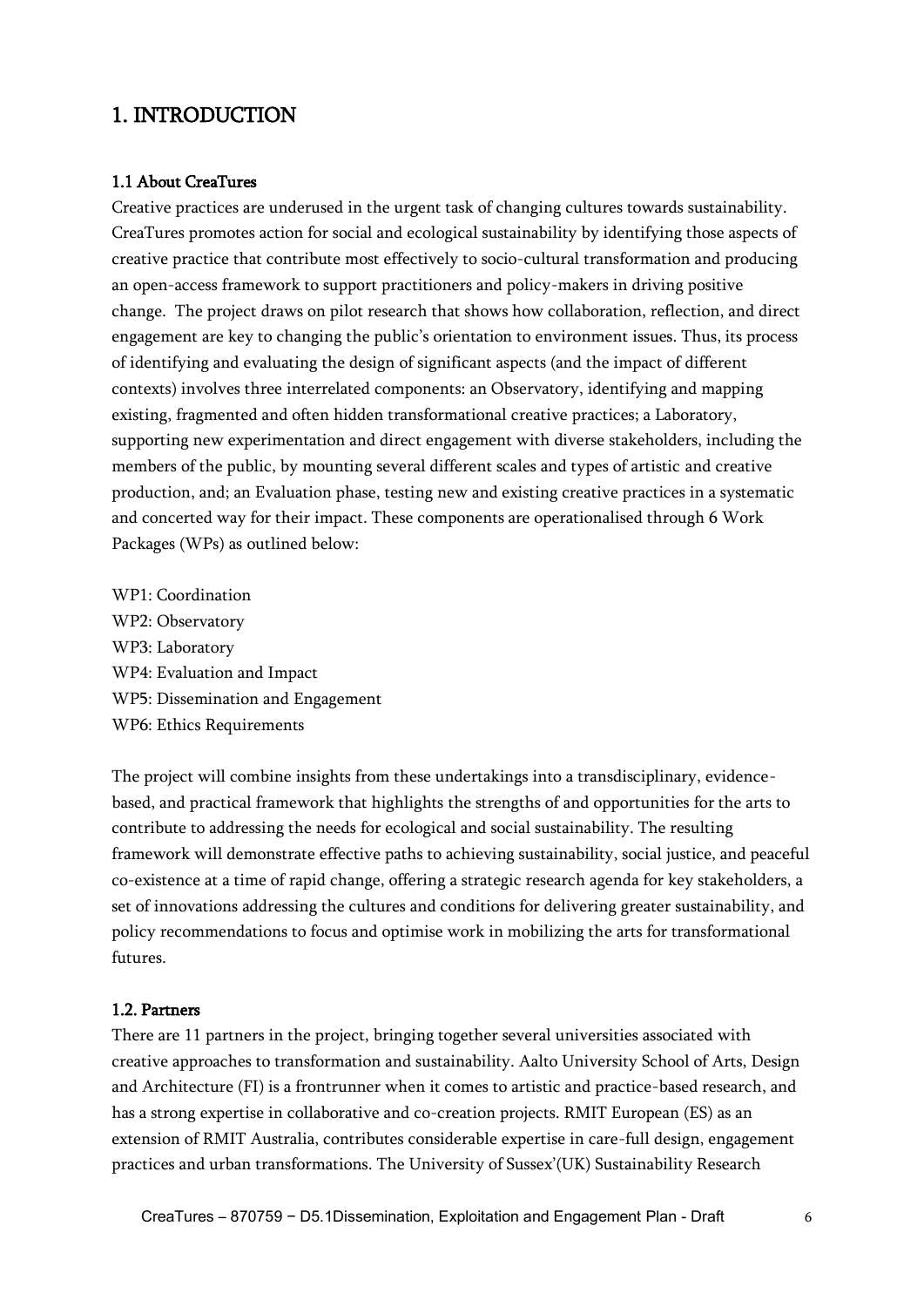Programme is designed to bring together expert interdisciplinary teams to tackle complex sustainability issues and the pilot work behind this proposal was undertaken there. Utrecht University (NL) contributes expertise on governance processes, pathways to sustainability and the use of simulation games.

Alongside this research expertise in creative approaches to sustainability, the project will work in five main sites [Barcelona, Helsinki, Ljubljana, London, and Seville] through the work of skilled artistic practice led by major arts organisations: Superflux (UK) and Hellon (FI) are design studios doing consulting and commissioning work for private and public organizations. Furtherfield (UK) and Kersnikova (SI) are arts practices that also act as cultural institutions and producers, reaching a wider network of artists located throughout Europe, while ZEMOS98 (ES) is a creative practice organized as a cooperative with extensive networks in activist circles and grassroot projects across Europe. This is complemented by two non-for-profit organizations with special domain knowledge: Sniffer (UK) brings expertise in brokering between creative practitioners and policy makers/implementers and evaluating change processes, and OKFI (FI) focusing on the application and development of open knowledge and systems thinking.

## <span id="page-6-0"></span>2. DISSEMINATION, ENGAGEMENT AND EXPLOITATION STRATEGY

#### <span id="page-6-1"></span>2.1 Background and overview

Work Package 5 (WP5) of CreaTures is dedicated to ensuring the project and its outcomes remain fundamentally participatory, scientifically robust, and socially relevant to the stakeholders. It addresses two broad inter-related objectives: 1) Dissemination, maximising the use and uptake of the project outcomes by the key stakeholders, and 2) Engagement, integrating co-creative activities with them for selected Experimental Productions (see the Project Agreement for details). Thus, WP5 activities will target diverse groups, including creative practitioners themselves (artists, collectives, creative industries); cultural institutions and organizations; relevant community and civic associations; universities; members of the public, and; policy makers and government entities. These groups will help ensure that creative practices scoped and presented by the project are made more visible, and their impacts are promoted and mobilized by many different actors.

The main aim of this Dissemination, Engagement and Exploitation (DEE) plan is to outline:

- how knowledge and project results, including lessons learnt, may be disseminated and made accessible to the identified stakeholders;
- how the consortium could identify and exploit dissemination and exploitation opportunities;
- how direct engagement activities may be planned for the selected ExPs, and;
- how a legacy framework of dissemination, engagement, and exploitation tools and documents will be constructed throughout the life of the project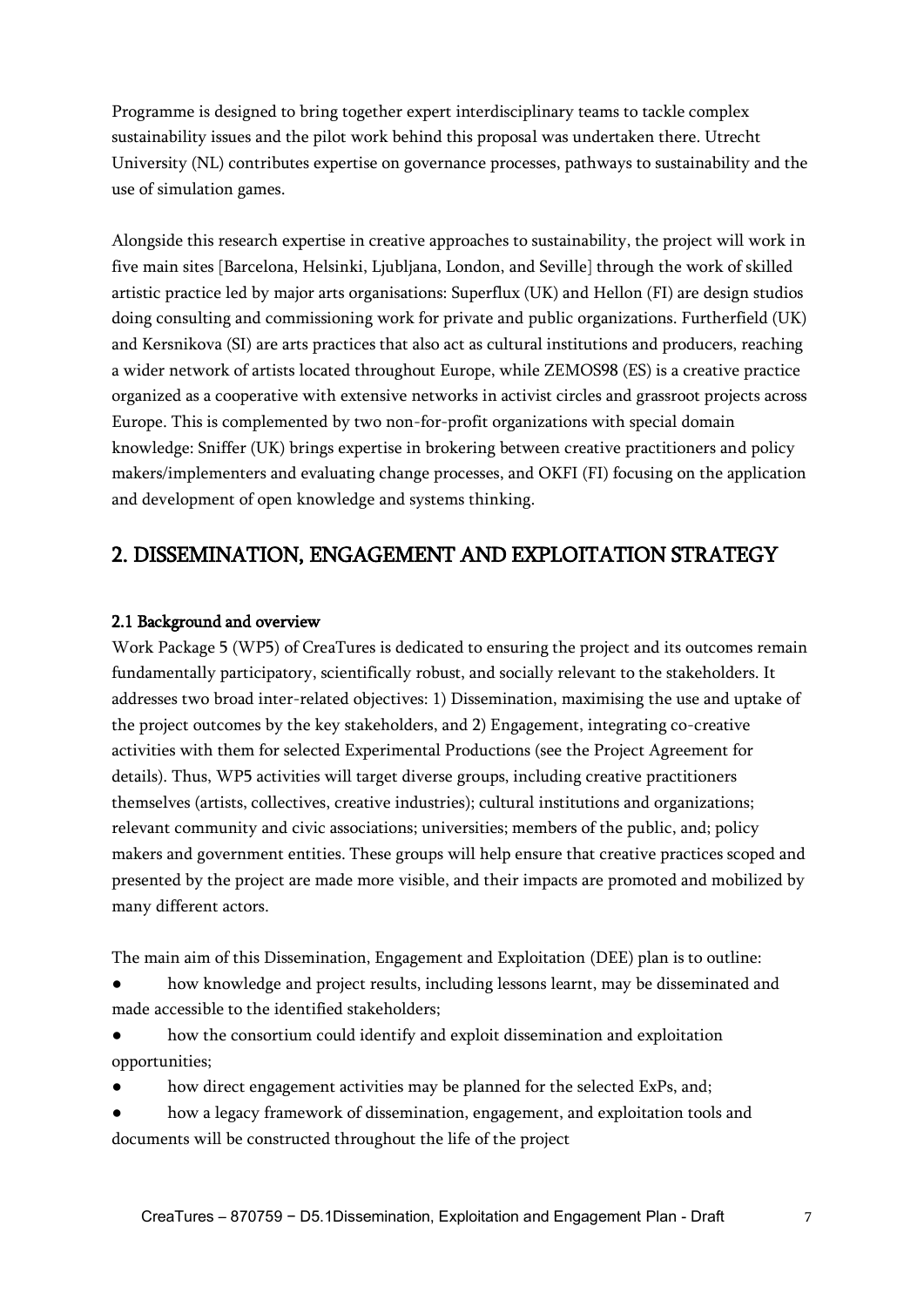This initial version of the DEE Plan will be reviewed and updated during the project's lifetime in order to reflect new opportunities and new understandings for the needs of the target audiences. The changes taking place during project implementation will be recorded in the updated version of the DEE Plan. The plan will be revised in 2021 as per the Project Agreement.

#### <span id="page-7-0"></span>2.2 Objectives

The main objective of WP5 is two-fold: first, to create knowledge transfer opportunities and spaces for broader engagement by synthesizing and communicating the insights and outcomes from the project to different stakeholders, including policy actors and members of the public, and; second, to enable a dialogic interface between the project (particularly WP2-WP4) and the stakeholders for direct, co-creative engagements focused on selected ExPs to take place during the life of the project. Specifically, WP5 operates closely with these WPs to ensure their outcomes are generated with the stakeholders in ways that are responsive to their interests, and are disseminated to the broader stakeholder base, while also being used to reflexively improve the other work packages. To achieve this, selected Experimental Productions (ExPs) from WP3 will be accompanied by up to four related engagement activities curated as part of WP5. All these related activities will be designed and conducted in close collaboration with the creator/s of the ExP.

Furthermore, as stated in the D1.2 Project Handbook, ethics of care guide our conceptual and practical developments within the project; thus WP5 aims to ascertain that the project remains participatory, deliberately reaching out for and actively listening to voices of marginalised or disengaged groups and individuals, thereby maximizing its social impact through direct engagement and production of outcomes that are relevant to and can be effectively used by a broad range of stakeholders.

#### <span id="page-7-1"></span>2.3 Definitions

The European Commission [\(Horizon2020 Online Manual\)](https://ec.europa.eu/research/participants/docs/h2020-funding-guide/grants/grant-management/dissemination-of-results_en.htm) defines dissemination and exploitation as follows:

Dissemination means sharing research results with potential users - peers in the research field, industry, other commercial players and policymakers). By sharing your research results with the rest of the scientific community, you are contributing to the progress of science in general.

Exploitation is the use of results for commercial purposes or in public policymaking.

'Engagement' is not outlined by the H2020 EC guidelines but specifically included as a key concept in the CreaTures project. The term is often implicitly used in creative work and can take on multiple forms and happen on multiple scales, thus poses important questions such as the agency of those participating, its relationship with the creative practice, and the commitment it requires. To address this, internal research was conducted to explore the current understanding of the term by all consortium partners, as evidenced in D5.3 Audience Feedback Tool (public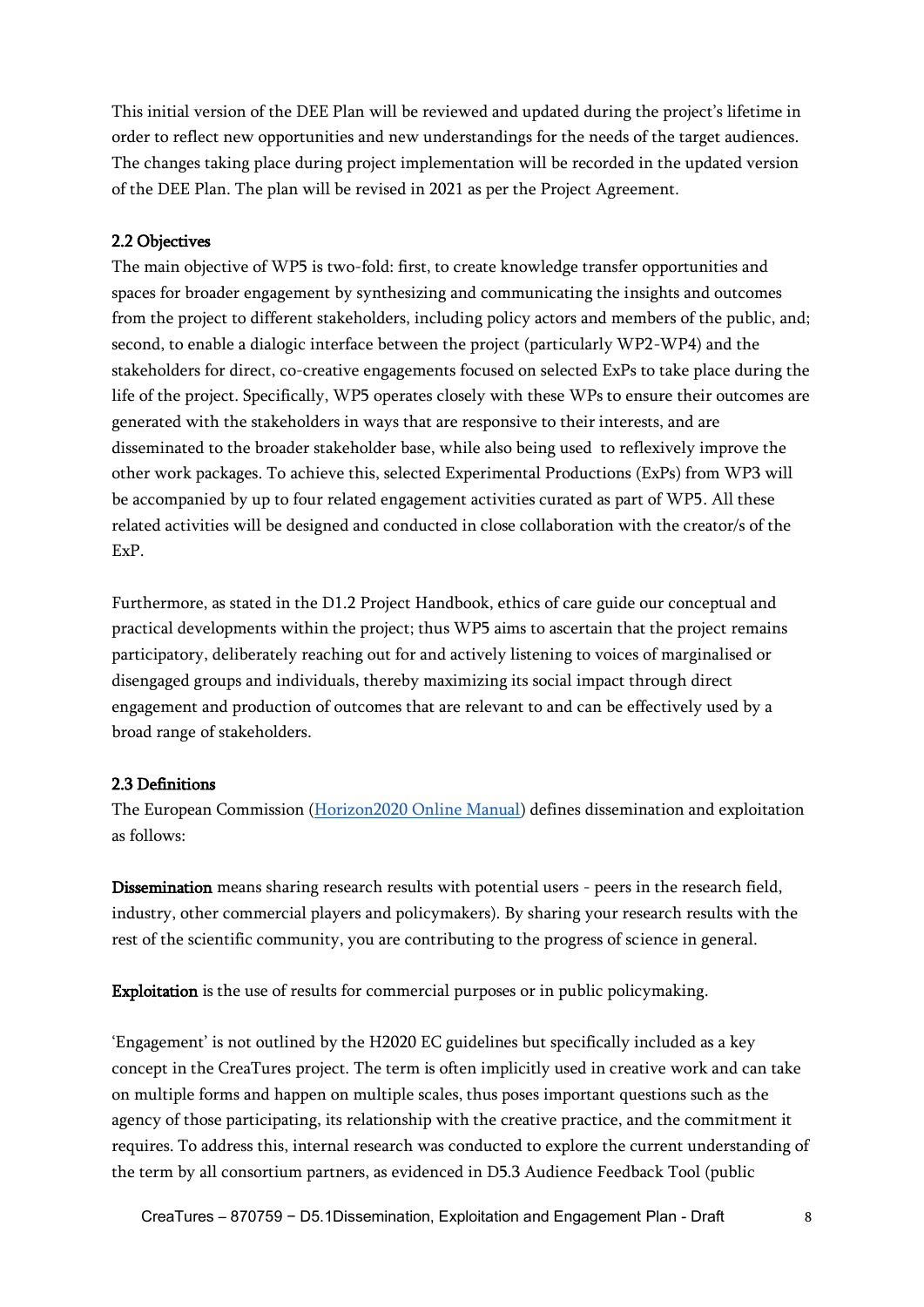document), which also describes in detail the difficulties of establishing a common definition among the CreaTures consortium partners. Based on the findings of the research, the current working definition of engagement for the CreaTures project is a collaborative process that involves exchange of different experiences, knowledge, and viewpoints, to form shared understanding towards collective action concerning the key issue/s the ExP addresses or evokes. It is central to an ExP, and takes place in diverse forms and different temporal scales, often supporting development and maintenance of relationships with and among the key stakeholders. This definition is used to guide this document.

## <span id="page-8-0"></span>3. ENGAGEMENT ACTIVITIES RELATED TO THE EXPS

The Experimental Productions (ExP) created in WP3 will provide opportunities for dissemination and engagement activities. The public display or exhibition of ExPs will involve a program of complementary activities such as public seminars, workshops, science cafes, art jams, panels, and/or presentations by members of the consortium and other invited experts (WP5), as well as other new forms of engagements designed in close collaboration with the ExP creators and relevant stakeholders. We note that some of the planned ExPs have been severely affected by the COVID-19 pandemic, and as a result, many of the scheduled activities have been postponed or cancelled, leading to the creative practitioners involved in these projects working on possible mitigation and adaptation strategies. As a consequence the scale and scope of some ExPs, as well as production timelines, have changed. A detailed overview of all activities related to the ExPs can be found in D3.1 Experimental Productions Roadmap v.1 and D3.7 - Experimental Productions Report v1 (public documents). This DEE document presents the dissemination, exploitation, and engagement activities connected to the currently confirmed ExPs.

#### <span id="page-8-1"></span>3.1 Large Scale ExP's

Large scale experimental productions will mostly be targeting the general public and be of immersive character, typically in the form of public exhibitions. In terms of engagement, these ExPs are often part of larger events that often curate their own engagement programs, which might be less open to the organisation of engagement activities by CreaTures. On the other hand, they are usually events of a longer duration, which allows us some flexibility in organising activities that may not be co-located with the ExP or that could take place at different times. There are two large scale ExPs currently confirmed:

#### Superflux at Vienna Biennale 2021

Superflux is preparing a large-scale installation for the upcoming Vienna Biennale, which will take place from May to October 2021 and it is very likely that an official public program will accompany the exhibition, about which further details are yet to be determined. There are confirmed guided tours open to the public and the publication of an exhibition catalogue (although the final Biennale format will depend on the actual COVID-19 situation). The Superflux team is also planning to produce a film about their ExP.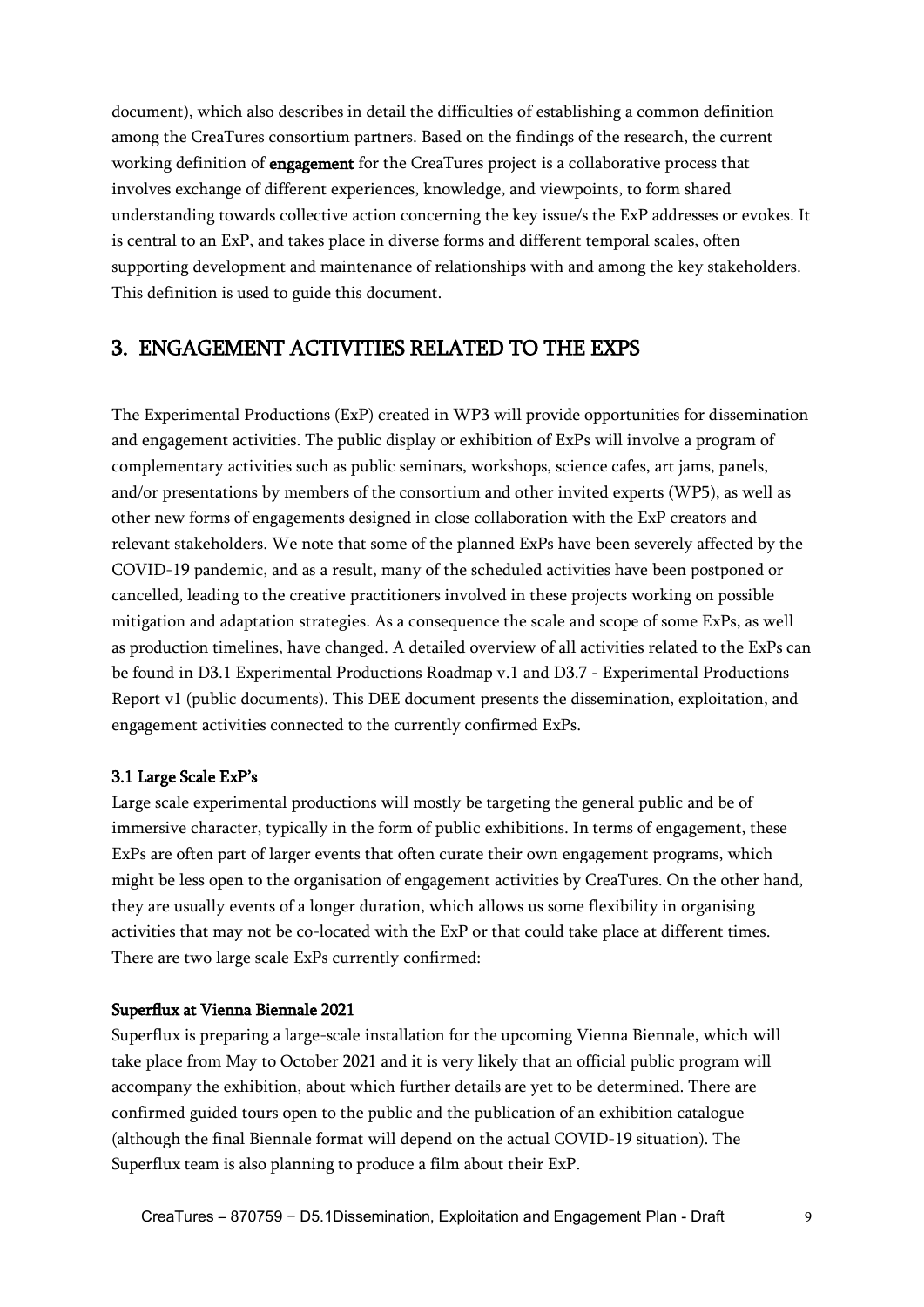#### Treaty of Finsbury Park - Furtherfield

The Treaty of Finsbury Park is scheduled to take place in summer 2021 and is still in planning so an engagement plan has not yet been decided upon. In August 2020, Furtherfield artistic director Ruth Catlow spoke about The Treaty of Finsbury Park in the context of CreaTures as a visiting speaker for the Community Transitions online artist residency program (see event details in section 5.1).

#### <span id="page-9-0"></span>3.2 Medium Scale ExP's

Medium sized productions tend to be highly participatory and embedded in a specific community or tied to an event. Thus, they are likely to offer a number of opportunities for direct involvement of a wide range of stakeholders within the production process itself, including collaborative art projects, hands-on workshops, and discussions. Additional stakeholders and target groups will be engaged via showcasing and interactive activities and engagement events, directly connected to the ExPs. Currently there are three confirmed medium scale ExPs:

#### reProductive Narratives - Kersnikova with Maja Smrekar & Gjino Šutić

Authors will start with the lab work for their ExP in October 2020, followed by a public discussion (Freaktion Bar) at Kapelica Gallery, in Ljubljana with on-line streaming at the end of November 2020 (exact date to be confirmed). The conversation is moderated by writer and philosopher Mojca Kumerdej. A workshop open to 5-10 participants including the general public, will be conducted during laboratory work with the aim to empower the interested public in implementing scientific protocols.

#### Sustainability Futures Game - Hellon

ExP author and Hellon lead service designer Kirsikka Vaajakallio was one of the speakers at the CreaTures panel as part of the Designs for a Cooler Planet at Helsinki Design Week (see event details in section 5.1).

#### Baltic Seaweed Open Studio & Laboratory – Aalto ARTS/Julia Lohman

This ExPs is scheduled to start in summer 2021 and no engagement activities have been scheduled at this point. ExP author Julia Lohmann was one of the speakers at the CreaTures panel as part of the Designs for a Cooler Planet at Helsinki Design Week (see event details below).

#### <span id="page-9-1"></span>3.3 Small Scale ExP's

Small scale ExPs are typically embedded in a specific community and less challenging to deploy as compared to medium or large scale counterparts. As such, organising and curating engagement and dissemination activities for small scale ExPs offers opportunities for more flexible, jointly developed activities through close collaboration with the ExP authors and other stakeholders. There are currently five small scale ExPs planned: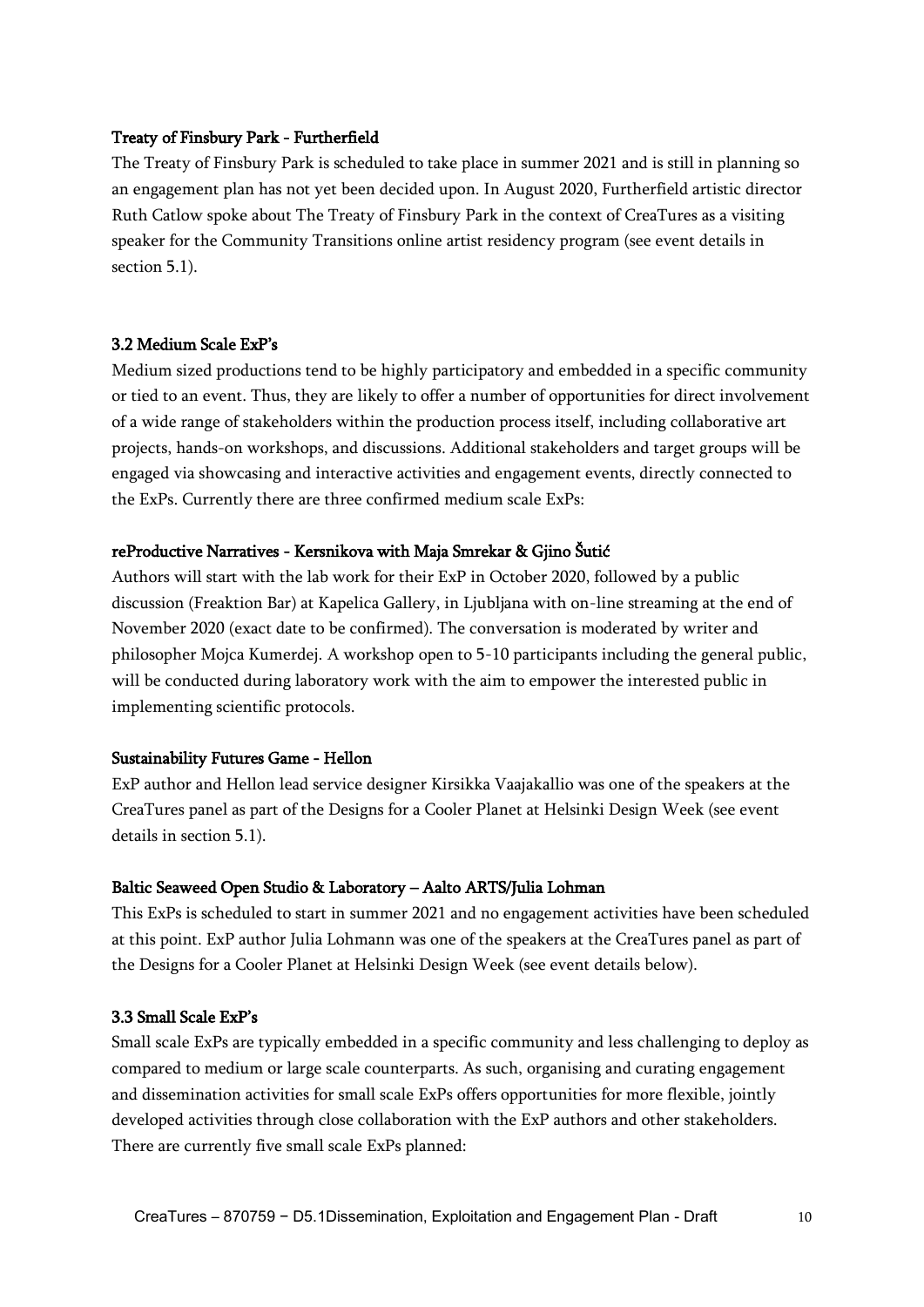### Superflux at the 17th International Architecture Exhibition - La Biennale di Venezia 2020 (postponed to 2021)

This ExP will be presented at the Venice Architecture Biennale, which will take place from May to November 2021 (postponed from 2020). There is a possibility of a public program that accompanies the exhibition, but details are currently not known. An exhibition catalogue will be published.

#### Gaming for the Commons - Commonspoly - ZEMOS98

A series of gameplays is scheduled between September and December 2020 in at least 3 different cities, either in a co-located or online setting depending on the COVID-19 social distancing rules. To further promote Commonspoly, effort will be made to establish a network of small bookstores globally, which can act as local hubs amplifying engagement and dissemination. An event with the same title as the ExP, "Gaming for the Commons," will be organized by ZEMOS98 in November 2020 which will include some participants of the CreaTures consortium.

#### Hackcamp - ZEMOS98

This face-to-face encounter will take place in the spring of 2021 and it will bring together approximately 20 activists, academics, and artists to explore key topics related to feminist economy and environmental issues. The event will have a strong focus on dissemination and engagement.

#### Experimental Food Design for Sustainable Futures – Aalto ARTS/Markéta Dolejšová

The workshop Experimental Food Design for Sustainable Futures took place online in July 2020. Building on the workshop results, ExP authors are now producing a collaborative publication under the title More-than-Human Food Futures Cookbook in collaboration with workshop participants and a special issue on the workshop theme confirmed with the International Journal of Food Design.

#### The Hologram, Collective Health as a Really Beautiful Artwork - Furtherfield with Cassie Thornton

The Hologram is an online course and video series taking place online for six consecutive weeks from September 3, 2020. The collaborating artist Cassie Thornton has published the book The Hologram - Feminist, Peer-to-Peer Health for a Post-Pandemic Future. A book launch will take place early December 2020 (exact date to be confirmed). It will be hosted online and in partnership with book publishers Pluto Press, and Eyebeam (New York), where Thornton is a resident artist. A film on the Hologram ExP is also scheduled for production in February and March 2021.

#### Open Forest Data – Aalto ARTS/Andrea Botero and Markéta Dolejšová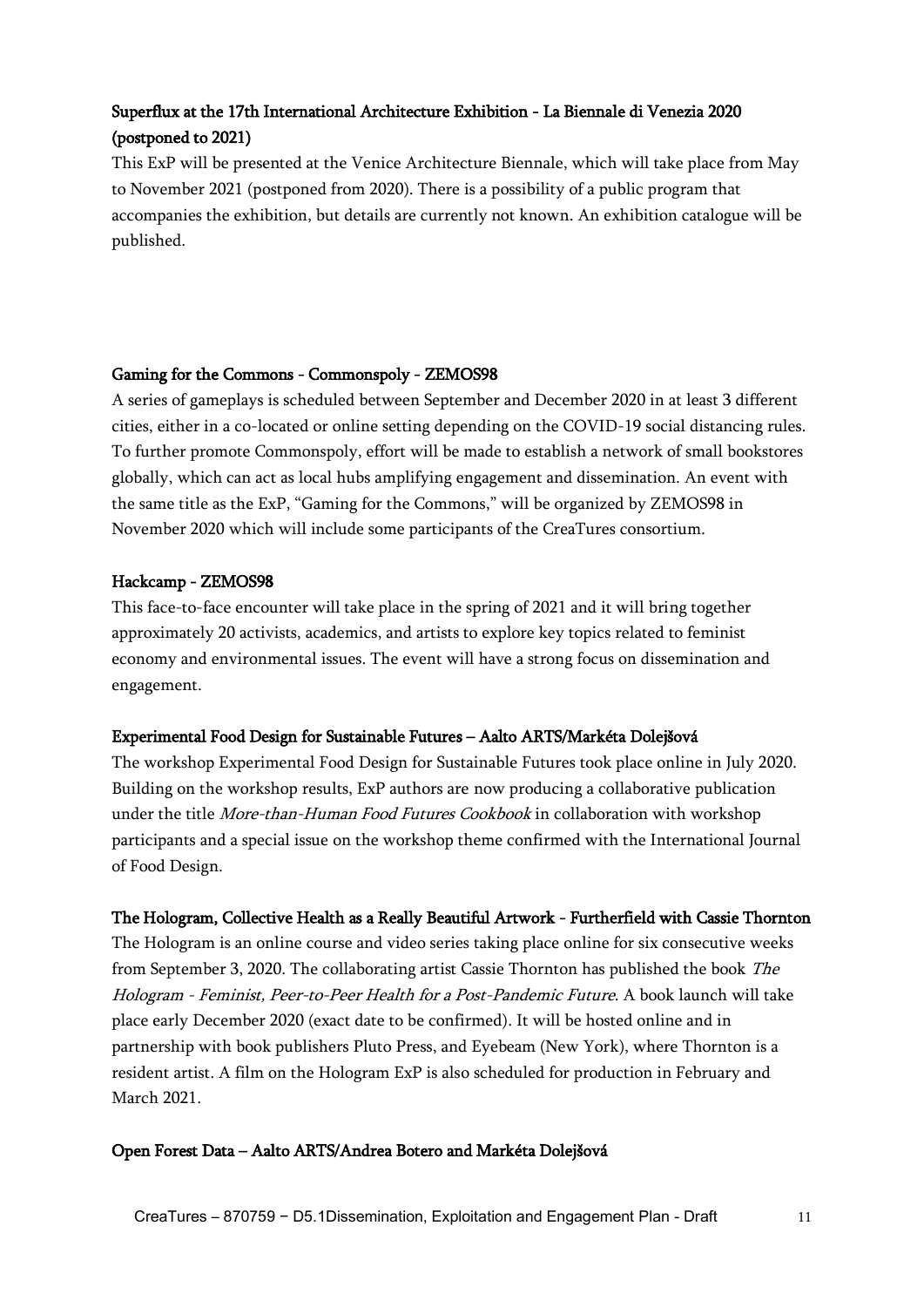The ExP will be first presented in spring 2021 in the Hyytiälä Forestry Field Station in Finland in the form of transportable installation serving as conversation piece. The ExP will be further presented at multiple occasions, including the Uroboros Festival in May 2021.

## <span id="page-11-0"></span>4. ENGAGEMENT ACTIVITIES ORGANISED BY CREATURES

The consortium will organise a series of additional events and activities that may not be directly connected to the selected ExPs, in order to provide additional engagement and dissemination potential for the project activities and outcomes. These activities and events address a wide range of stakeholders and their extended networks. In alignment with the WP5 research agenda, engagement and dissemination activities explore the intersection of transformative creative practices, engagement, and care. CreaTures engagement will strategically take advantage of the capabilities offered by the RMIT team particularly in the domains of creative production and global outreach beyond the EU. One concrete way of achieving this is by integratively producing a podcast, a zine, and events to interrogate, speculate, and communicate, how engagements around contemporary creative practices are – carefully – done in different creative domains in different parts of the world.

#### <span id="page-11-1"></span>4.1 The CFP Podcast

The CFP Podcast will consist of approximately 15 episodes (avg. 2 episodes in every quarter), each 45mins long, developed from Q4 2020 until the end of the CreaTures project. Each episode is prerecorded and edited; and; contains at least one interview with an individual/s whose work focuses on the design of engagement around transformative creative practices (e.g., curators, cultural/creative producers, experience designers, directors, artists), introducing the person and their work (who they are, what/how/why they do), as well as how they see the future/s, and *care* in their work.

#### <span id="page-11-2"></span>4.2 The CFP Zine

Approximately twice a year, we will publish a zine containing snapshots, reports, and critical reflections on the key topics emerging from the parallel research, podcasts, and events. The series will consist of up to five visually and topically interconnected zines in total.

#### <span id="page-11-3"></span>4.3 Co-creative and Expert Events

Between five and ten events will be organised by the CreaTures team consisting of lectures, panel discussions, and workshops. Events will be audio or video recorded, and will provide content for the CFP Podcast and zine series. Most of these events will be organised in relation to festivals, conferences or other large scale events and some will be connected to specific ExPs.

#### <span id="page-11-4"></span>4.4 Final Seminar and Event

A closing seminar and event will be organized at the end of the project, possibly in conjunction with a major event that attracts different stakeholders of the project, especially policy and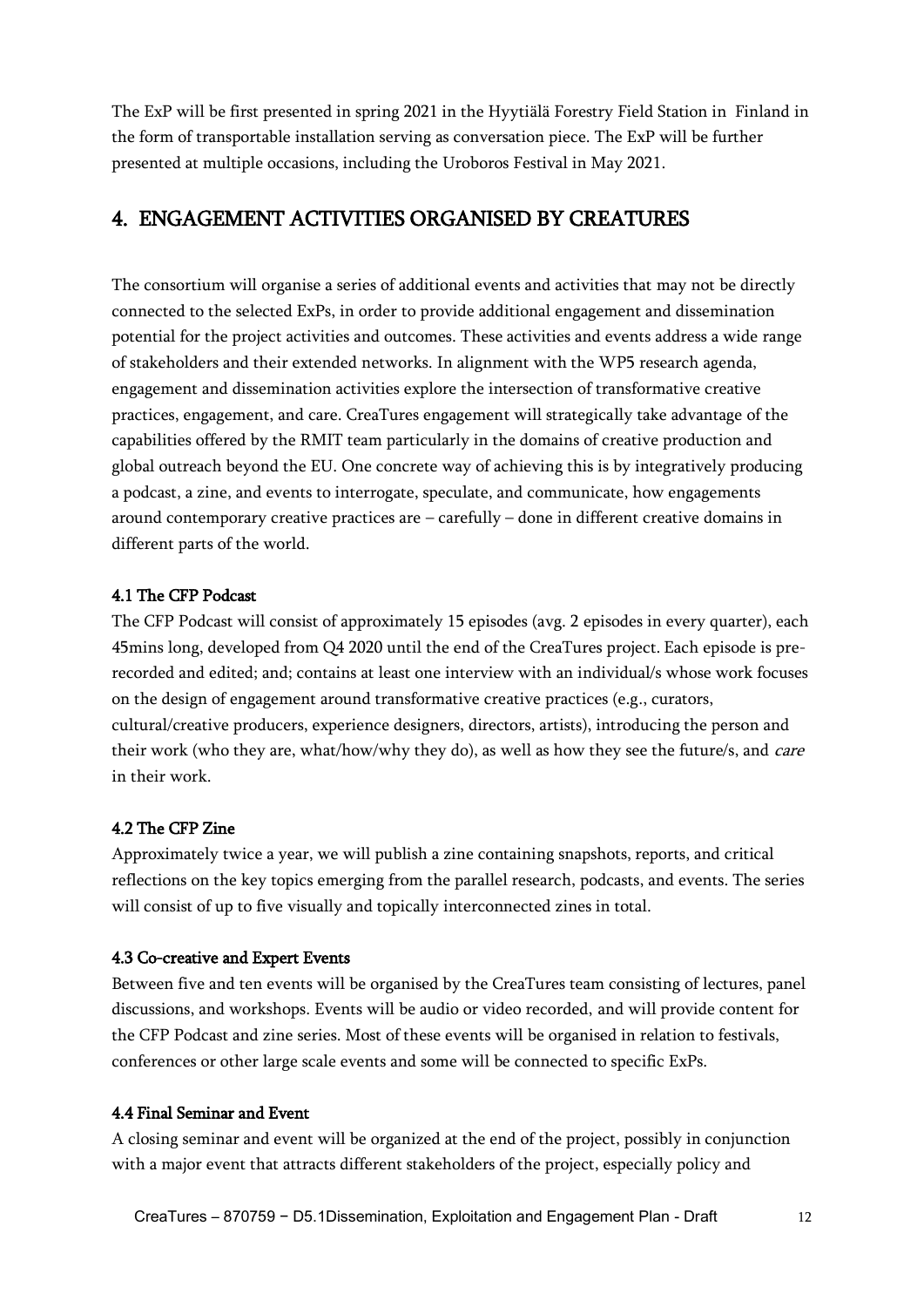decision makers. The goal of this event will be to present project outcomes and explore pathways for future development.

#### <span id="page-12-0"></span>4.5 Project Video

A videographer will attend General Assembly and other project meetings and engagement events, and will edit a video on the project work and results. The CreaTures project video will be published at the end of the project.

## <span id="page-12-1"></span>5. PRESENTATIONS AT EXTERNAL EVENTS

Presentations at external events will be used both as data collecting opportunities and for engagement and dissemination purposes. Members of the CreaTures consortium present their work at various externally organised events: academic and industry conferences, as well as arts events and festivals. An extensive, and constantly updated list of events that will be targeted can be found in Annex I.

#### <span id="page-12-2"></span>5.1 Arts Events and Festivals

Presentations at arts events and festivals require language and activities that are accessible to wider audiences, compared to field-specific academic conferences. As most CreaTures partners are active in their own creative practice networks, they often receive invitations to present at such events. Types of presentations might include talks, panel discussions, workshops, posters, exhibitions and so on. Participation in such events is of great importance for CreaTures as they are the channels to approach audiences from within the creative sector, as well as the general public. Many of these events are expected to take place online at least while the COVID-19 restrictions are in place.

The following presentations at art events and festivals have already taken place or been confirmed for 2020 and 2021.

#### August 2020:

• Online Talk: Ruth Catlow: The Treaty of Finsbury Park - Larping for more than human agency

- Community Transitions Artist residency [\(https://communitytransmissions.org/\)](https://aus01.safelinks.protection.outlook.com/?url=https%3A%2F%2Fcommunitytransmissions.org%2F&data=02%7C01%7Ccristina.ampatzidou%40rmit.edu.au%7C5e47fa8a31bd4d919c2908d85a4ade68%7Cd1323671cdbe4417b4d4bdb24b51316b%7C0%7C0%7C637358624900828499&sdata=iy4SsoPARZOE%2FWpnVh3bDA02uWOyl3ii7FkG3AMwN%2F0%3D&reserved=0) In her online talk, Furtherfield artistic director and CreaTures consortium member Ruth Catlow talked about the upcoming ExP Treaty of Finsbury Park and the use of LARP (Live Action Role Playing) as a participatory engagement method for more than human justice in urban green space.

● Online Talk: Jaz Hee-jeong Choi - Community Transitions Artist residency

#### ([https://communitytransmissions.org/\)](https://aus01.safelinks.protection.outlook.com/?url=https%3A%2F%2Fcommunitytransmissions.org%2F&data=02%7C01%7Ccristina.ampatzidou%40rmit.edu.au%7C5e47fa8a31bd4d919c2908d85a4ade68%7Cd1323671cdbe4417b4d4bdb24b51316b%7C0%7C0%7C637358624900828499&sdata=iy4SsoPARZOE%2FWpnVh3bDA02uWOyl3ii7FkG3AMwN%2F0%3D&reserved=0)

Jaz's online talk on the theme of agentic futures included a presentation about the CreaTures project in relation to how care-full creative practice and research can be imagined and practiced.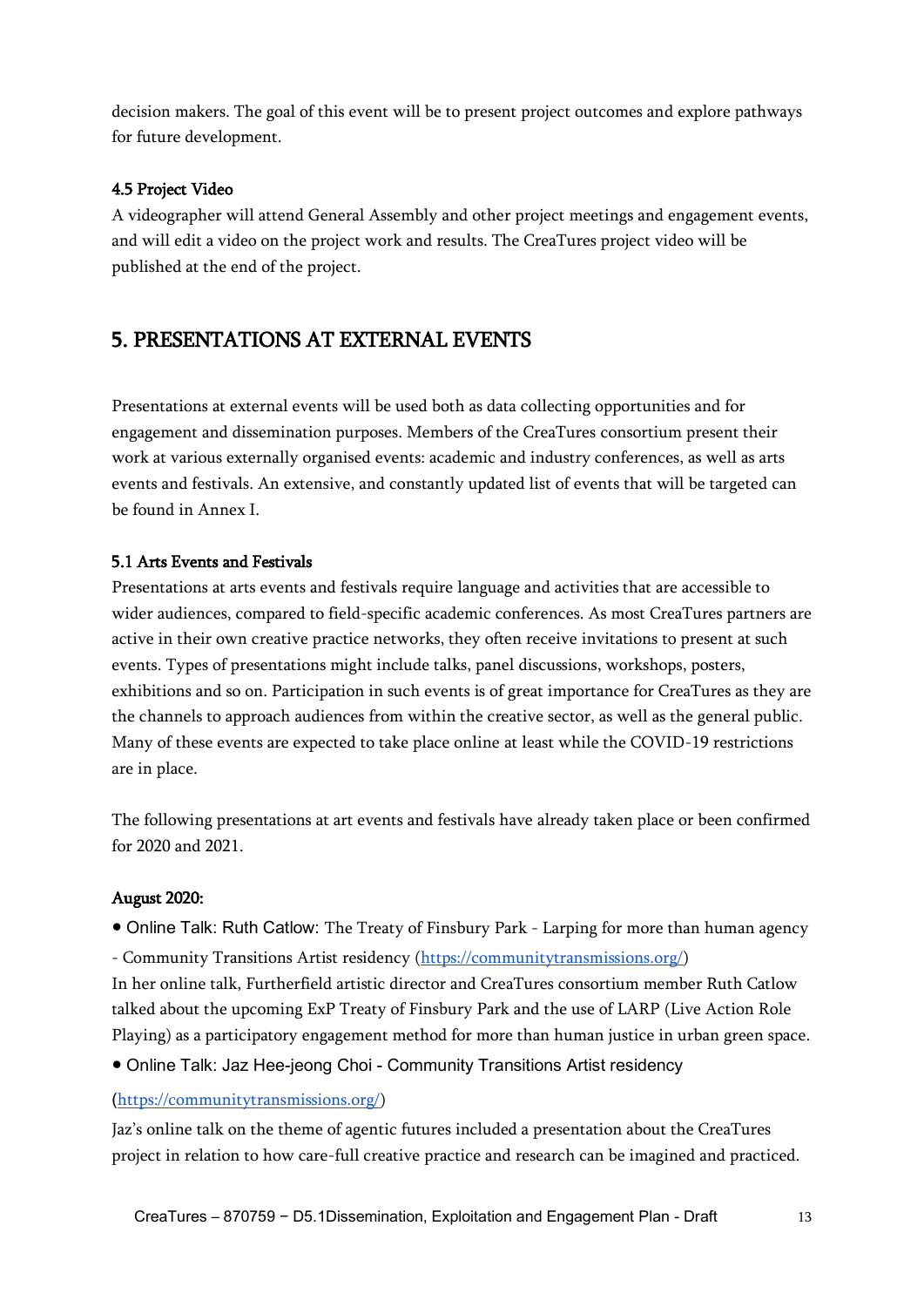#### September 2020:

● CreaTures Panel Discussion: Designs for a Cooler Planet - Helsinki Design Week

#### ([https://www.helsinkidesignweek.com/\)](https://www.helsinkidesignweek.com/)

The panel discussion addressed some of the key project research questions and opened up a space for discussion about existing and potential roles of creative arts and design in driving socioecological transformations. It was moderated by CreaTures researchers Marketa Dolejsova and Namkyu Chun. CreaTures consortium members Kirsikka Vaajakallio (Hellon) and Julia Lohmann (Aalto ARTS) were among the speakers, together with Saija Hollmen, Pirjo Kääriäinen and Ali Akbar Mehta.

● Online Talk: Creative Practices for Transformational Futures - Design Club by the Design Museum Helsinki [\(https://bit.ly/2RpVLiu\)](https://bit.ly/2RpVLiu)

This online talk involved the CreaTures scientific coordinator Tuuli Mattelmäki and Hellon design director and partner Zeynep Falay von Flittner, discussing the power of creative practices as the change making energy towards more sustainable futures.

#### May 2021:

● CreaTures Track: Feral Design & Research - Uroboros 2021 Festival: Designing in

Troubling Times festival ([https://www.uroboros.design\)](https://www.uroboros.design/)

The Feral Design & Research track of the Uroboros 2021 festival proposes that complex socioecological issues can be approached through collective down-to-earth, sensory-rich design experiments, involving more-than-human collaborations with and around everyday materials like soil, dirt, food, wood, compost, and microbial cultures that are performed on the scale of our bodies – the scale at which we operate, think and easily imagine. The track will invite individual authors as well as (more-than-human) collectives to submit their experimental design projects that explore and provoke imaginative proposals for regenerative futures.

#### <span id="page-13-0"></span>5.2 Academic and Industry Conferences

Academic and Industry conferences offer the opportunity to CreaTures researchers and partners to present their work to peers, members of other research initiatives and organisations.

The following presentations at academic and industry conferences have already taken place or been confirmed for 2020.

#### September 2020:

Panel discussion: The Rough Guide to Zero-Carbon Europe: envisioning and exploring decarbonised futures through narrative prototyping - 15-17th September 2020, 2020 Virtual Forum on Earth System Governance [\(https://esgproject.eventsair.com/2020virtualforum/\)](https://esgproject.eventsair.com/2020virtualforum/) CreaTures consortium members Anab Jain (Superflux), Ann Light (University of Sussex) and Joost Vervoort (Utrecht University) participated in a panel discussion, exploring the necessity of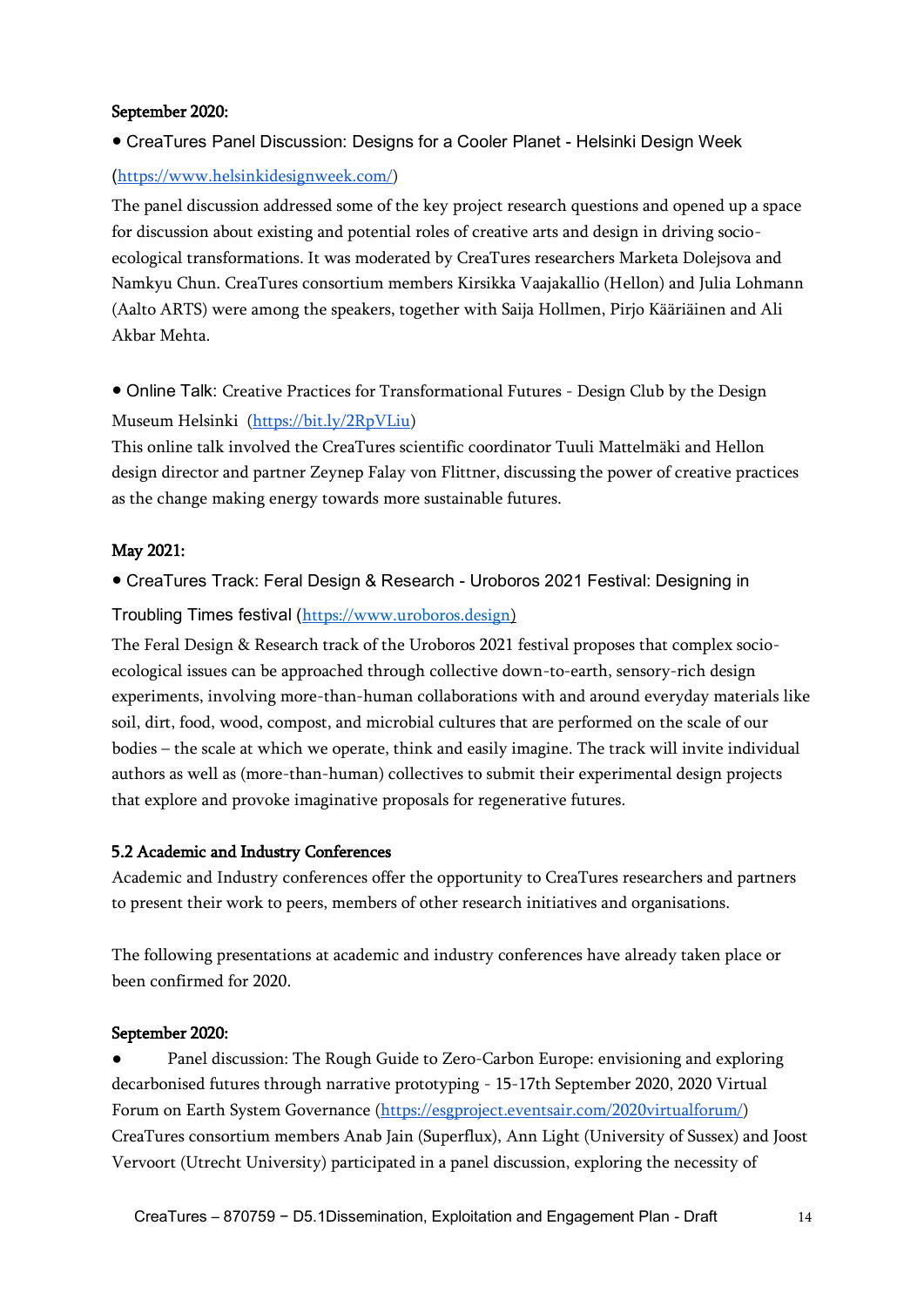fundamental systemic transformations are required in order to decarbonise society and the role that social sciences can play to address this complex challenge.

Conference session: Creative approaches to climate and system change: Making futures through critical cultural change - 22-25 September 2020, Virtual, POLLEN Biennial Conference 2020 [\(https://event.pollen2020.exordo.com\)](https://event.pollen2020.exordo.com/)

This panel is chaired by Julie Doyle from the Centre for Spatial, Environmental and Cultural Politics, University of Brighton and CreaTures consortium member Ann Light. It addresses the challenges and potential of creative and cultural expression as a means for encouraging sustainability engagement and transformational change. The session also features Ann Light's presentation with the title "Making the future: how creative practice contributes to sustainable cultural change", which discusses the main directions of the CreaTures project.

#### December 2020

Paper presentation: Namkyu Chun, Critical Notes on Designing Fashion, The Ironic Relationship between Authorship and Responsibility in Fashion, at The Art of Research Conference, 3-4 Dec. 2020, Espoo, FI [\(https://artofresearch2020.aalto.fi/\)](https://artofresearch2020.aalto.fi/)

Other researchers from the CreaTures consortium have expressed interest for the conferences listed below, and are currently in the process of preparing their submissions: Nordic Design Research, 15-18 Aug. 2021, Kolding, DK [\(https://conference2021nordes.org/\)](https://conference2021nordes.org/) COP 26 - Climate Fringe, 9-19 November, 2021, Glasgow, UK [\(https://bit.ly/33z85Cv\)](https://bit.ly/33z85Cv)

## <span id="page-14-0"></span>6. PUBLICATIONS

#### <span id="page-14-1"></span>6.1 Articles in popular media outlets

There is general agreement among consortium members that non-academic publishing is indispensable in order to engage with audiences from the creative sector, private and third sector, as well as the general public. Members of the CreaTures consortium will publish articles and interviews referencing the project or particular ExPs in diverse online magazines and other popular media outlets targeting the arts and design sector.

#### <span id="page-14-2"></span>6.2 Scientific publications

Scientific publications are a primary dissemination method targeting the academic community and peer researchers. Consortium partners from participating universities have experience in producing high quality, impactful scientific publications. Research fellows from all four universities continuously search for possible topics suitable to be developed in publications, monitor open calls for special issues, and appropriate journals. A detailed list of journals that have been identified as suitable to be targeted can be found at Annex II.

We will aim to maintain a balance between publishing in high impact journals and targeting journals that are more specific in domains where CreaTures could be contributing too. The first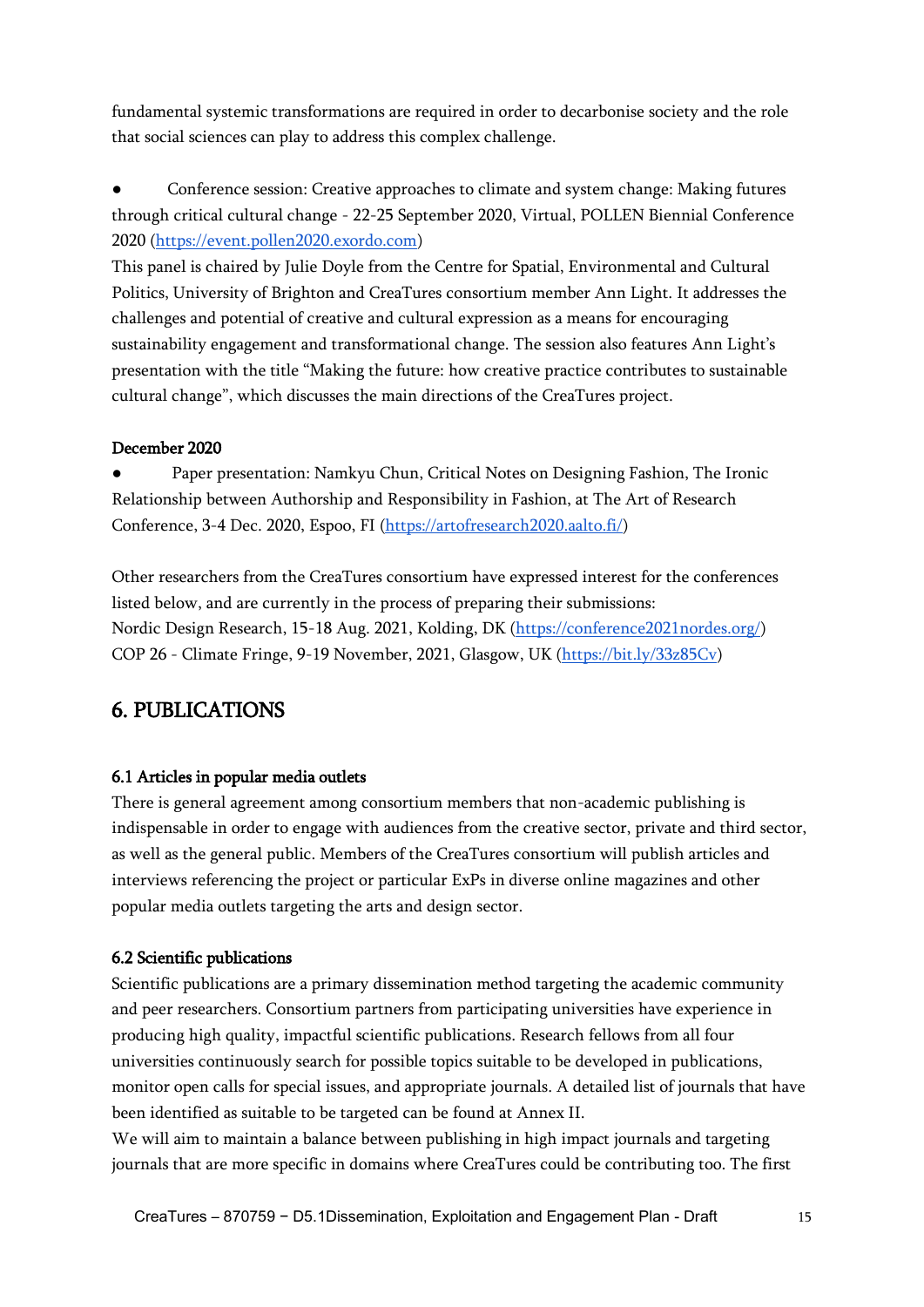one ensures higher visibility and impact for the project, while the second allows us to position ourselves within specific niche debates. Both are valuable.

All peer-reviewed, scientific articles by CreaTures researchers will be published ensuring open access. There is general agreement among CreaTures researchers that open-access is necessary to reach creative practitioners and other non-academic audiences that are highly valuable for the project. The details of CreaTures open access policy have been outlined in detail at D1.4 Communication Plan. Electronic copies of publications will have bibliographic metadata in a standard format and will include "European Union (EU)" and "Horizon 2020", the name of the action, acronym and grant number, publication date, length of embargo period if applicable, and a persistent identifier.

#### <span id="page-15-0"></span>6.3 Project Reports

A major expression of external dissemination is the production of deliverables. Over the entire project duration, the CreaTures consortium will produce 28 reports, of which 22 will be made publicly available on the project website in order to spread the project excellence and disseminate knowledge to our target groups.

#### <span id="page-15-1"></span>6.4 Policy Recommendations

Policy recommendations for creating and evaluating transformational creative practices that impact sustainability will also be developed. Insights will be made available as a briefing for policy and practice following the EU template.

#### <span id="page-15-2"></span>6.5 Training Guidelines

Building on the project outcomes, partners will develop training guidelines for using the resources produced and made available through the project for the broader stakeholders intending to undertake similar pathways for their own transformational creative practices outside the scope of the CreaTures project.

#### <span id="page-15-3"></span>6.6 Open framework for facilitating transformational creative practices

To understand better the role and potential of creative practices in transformational action, CreaTures builds a multidisciplinary framework that includes insights from a number of domains, including but not limited to Art and Design research approaches, Sociology, Political Science, Ecology, Communications, Systems Thinking, Urban and Cultural Policy, to create an Open Creative Practice Framework (OCP), which might be embedded for impact in different policy and community contexts.

CreaTures envisages the OCP framework to become a coherent collection of resources delineating and charting the key concepts and terms, processes, tools for evaluation, and resources for various stages of creative practices, ranging, for example, from ideation to procurement, and a library of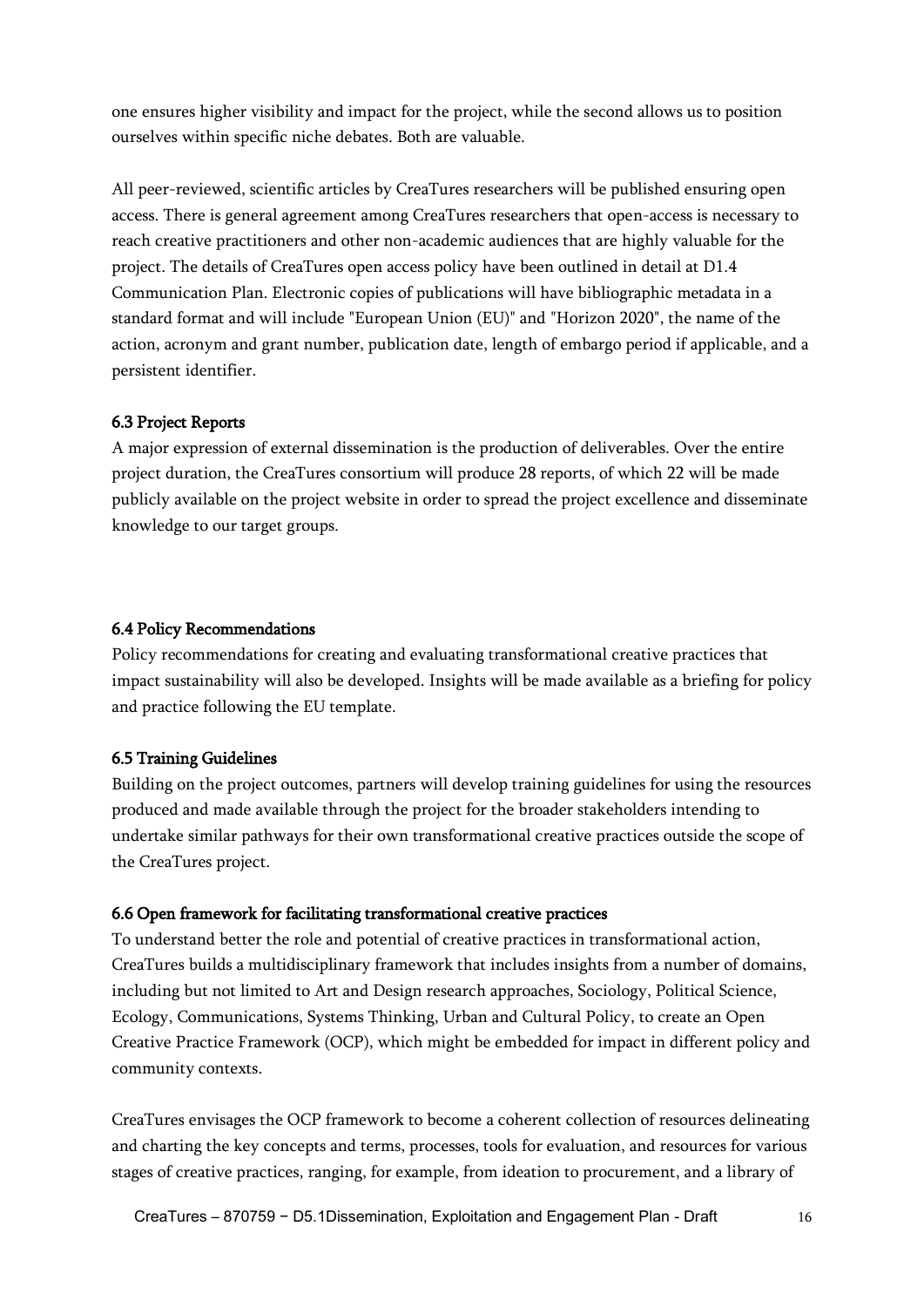existing interventions and their impact, showing the relationship between creative practice, cultural change and transformations to sustainability so that, for example, practitioners can find inspiration and support, it could inform related decision making by policymakers.

The OCP will provide the means to identify and measure indicators associated with the role of creative practices in making transformation (WP4). This will be achieved by looking at three key aspects of sustainability transformations:

1) the shared imagining of sustainability transformations, in terms of shared goals and pathways considered towards these goals;

2) concrete actions toward sustainability transformations;

3) depth of meaning and feeling as indicative signals of transformation that can be more attuned to detect the changes that creative practice brings about in individuals or communities

The diversity of forms and approaches in the OCP, while providing a practical framework for both different stakeholders, will be attuned to the plurality of pathways towards socioecological transformation and reflected in different formats of the Framework's components. As a part of the project's activities, the CreaTures consortium members are beginning to consider and assemble the different possible features of the future OCP for its continued evolution during the life of the project.

## <span id="page-16-0"></span>7. ONLINE ENGAGEMENT AND DISSEMINATION CHANNELS

CreaTures will operate a number of online media that will be used both for communication and dissemination activities. These include the CreaTures Network, the project website and social media channels. A detailed description of function and outreach of these channels is provided in the D1.4 Communication Plan. In this document we reiterate only to the extent that these channels are used to disseminate project results and achieve impact.

#### <span id="page-16-1"></span>7.1 The CreaTures Network

The CreaTures Network is a community of practice for creative practitioners across disciplines who are exploring how to foster socio-ecological transformation. This group will help the project learn about lesser known territories, by growing an 'outer ring' of individuals and groups who are already engaged in transformative practices, and want to engage with others doing similar work and with CreaTures itself. Its members will act as both 1) collaborators and 2) audiences for CreaTures initiatives. The discussion list is accessible via

<https://list.aalto.fi/mailman/listinfo/creatures-network>For CreaTures, the Network offers the opportunity to help build a crowdsourced map of transformative creative practices (WP2), inviting members to participate in research and co-creative activities, engagement events, and sharing calls for collaboration.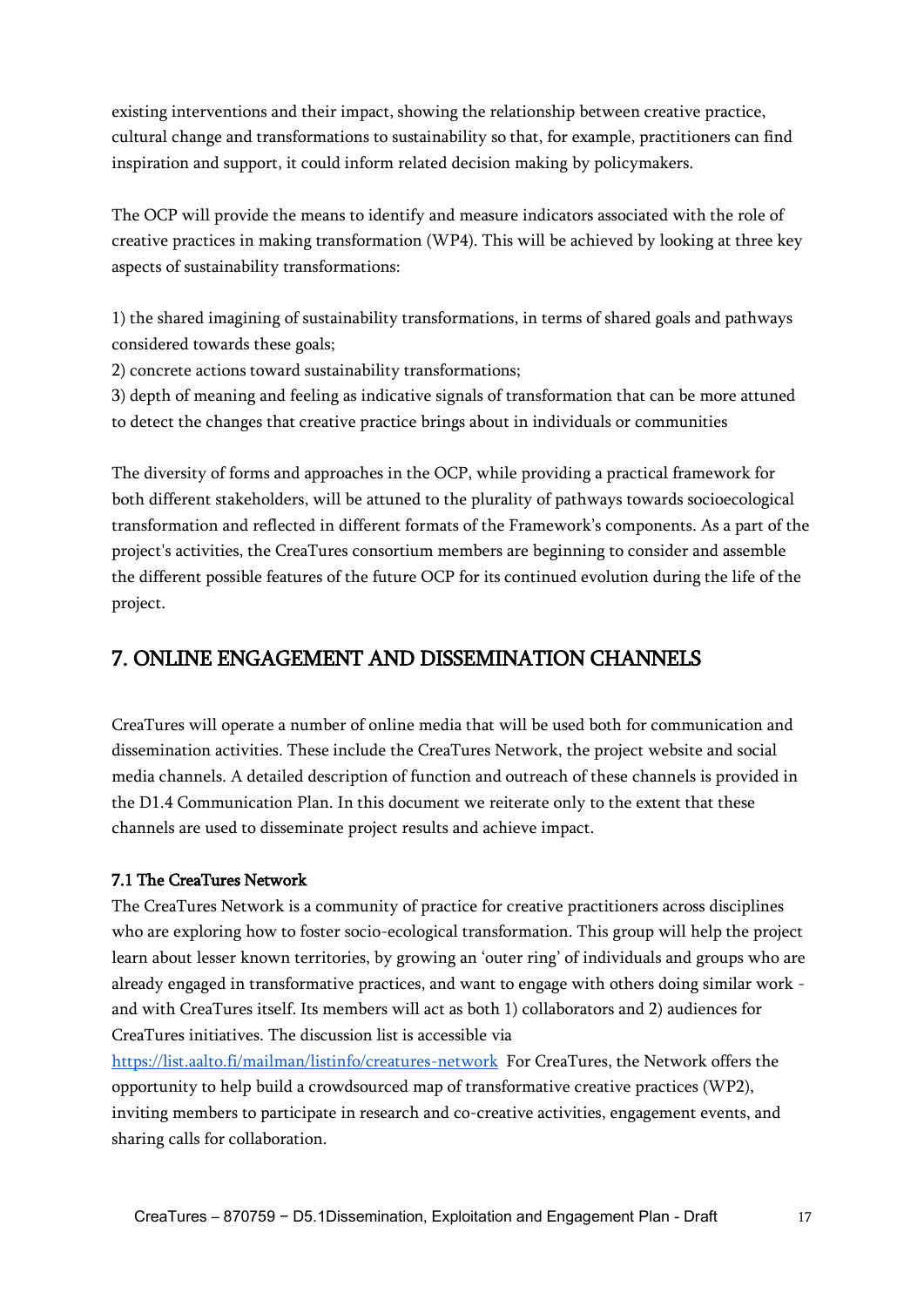#### <span id="page-17-0"></span>7.2 CreaTures website

The CreaTures website [\(https://creatures-eu.org\)](https://creatures-eu.org/) functions as the main information hub gathering details about the project's background and main project goals, partners involved, ExPs, past and future activities, and project outputs. The website will be reporting on the ExPs and the engagement activities connected to them, as well as announcing and reporting on engagement activities organised by CreaTures partners. Public deliverables and all publications will also be featured on the website. The hosting of the website is secured for 5 years (2020-2025) through an external service provider, which facilitates development while the project is ongoing. After 2025, the website will be migrated and archived as-is, on the Aalto University server.

#### <span id="page-17-1"></span>7.3 CreaTures Social Media Channels

Currently CreaTures operates two social media accounts, on Facebook [\(https://www.facebook.com/creaturesEu/\)](https://www.facebook.com/creaturesEu/) and Twitter [\(https://twitter.com/CreaturesEu\)](https://twitter.com/CreaturesEu). Both channels are used mainly for communication purposes, promoting the work that ExP authors are doing and announcing events that consortium partners participate in or organise. Social media will be the primary channels to engage general audiences to all CreaTures public activities and disseminate outputs by publicly sharing links to the website or other repositories.

## <span id="page-17-2"></span>8. AUDIENCES AND STAKEHOLDERS

#### <span id="page-17-3"></span>8.1 Stakeholders

We have identified five main groups of stakeholders that will likely be interested in the CreaTures engagement activities and outputs:

● Creative sector: individual practitioners, collectives, centres, service providers, small to major cultural organisations, institutions, and enterprises.

The majority of CreaTures engagement and dissemination activities target the creative sector. Engagement events related to the ExPs, CreaTures initiated co-creative events, presentations and arts and design festivals are activities in which we primarily expect to engage with members of this group. The CreaTures Network is also meant to facilitate a multidirectional discussion and peer exchange with creative practitioners.

● Public sector: governments and policy makers at the EU/national/regional/local levels that both fund arts and can use it more.

Part of the expert events, public project reports will be of interest to members of the public sector. Specific outputs, such as the policy recommendations and the Open Framework for Creative Practices are of direct interest to policy makers and governments.

● Private sector and the third sector: micro to corporate enterprises, foundations and businesses, which often provide products and services for, collaborate with, or fund creative practices.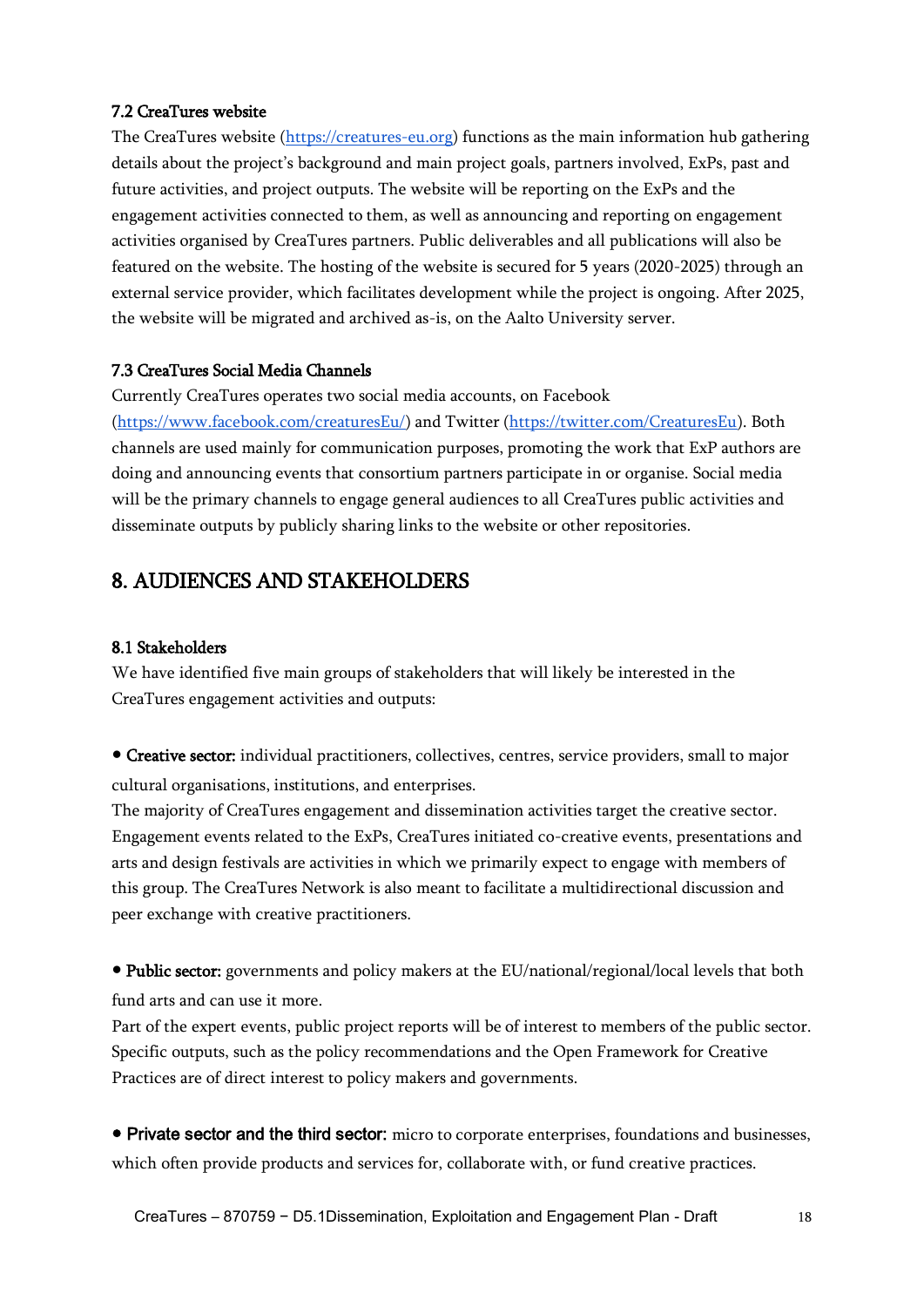We will be approaching the private and third sector through some of the expert engagement activities and our presence at industry conferences and festivals. The training guidelines developed by CreaTures could also be of particular relevance for some members of this group.

● Research initiatives and organisations: EU-funded (or nationally-funded in the key project sites) programs and organisations.

CreaTures is actively trying to establish connections with other research networks and organisations, and will continuously do so through the presence of consortium members to academic conferences, the organisation of co-creative and expert engagement activities and the final seminar of the project. Scientific publications is one of the outputs that will be of particular interest to other researchers.

● Members of the public broadly across the international/EU/national/regional/local contexts. This

includes also third sector/ NGOs and impartial brokers who facilitate engagement between artists and publics.

All of the ExPs and many of the engagement activities organised by CreaTures are open to the public. CreaTures employs multiple channels to ensure the engagement of the general public and the dissemination of project outputs to a wide audience, including consistent social media posts in the CreaTures social media channels, articles in popular press, a regularly updated and comprehensive website and the final project video. Particular attention was also paid in producing outputs in accessible formats, such as the CFP podcast and the Care-full Zine.

#### <span id="page-18-0"></span>8.2 Internal and external landscape

CreaTures aims to actively seek new partnerships throughout the duration of the project. At the point of writing this document, we have established connections with other projects that tackle similar challenges and funded under the same Horizon 2020 programme (TRANSFORMATIONS-17-2019 - Societal challenges and the arts), to seek ways to exchange learnings and explore the possibilities for joint dissemination or engagement activities. Meetings have been held with consortium members of the following projects:

AMASS: Acting on the Margins: Arts as Social Sculpture

[\(https://cordis.europa.eu/project/id/870621,](https://cordis.europa.eu/project/id/870621) Funded under H2020-EU.3.6.2.2. / Grant Agreement ID: 870621), a project that addresses a European-wide lack of synthesis of the potential of the arts that can lead to generating alternative or unconventional solutions to societal challenges and policy development.

ARTSFORMATION: Mobilising the Arts for an Inclusive Digital Transformation [\(https://cordis.europa.eu/project/id/870726,](https://cordis.europa.eu/project/id/870726) Funded under H2020-EU.3.6.2.2. / Grant Agreement ID: 870726), a project aspiring to boost Europe's ability to use the arts in tackling complex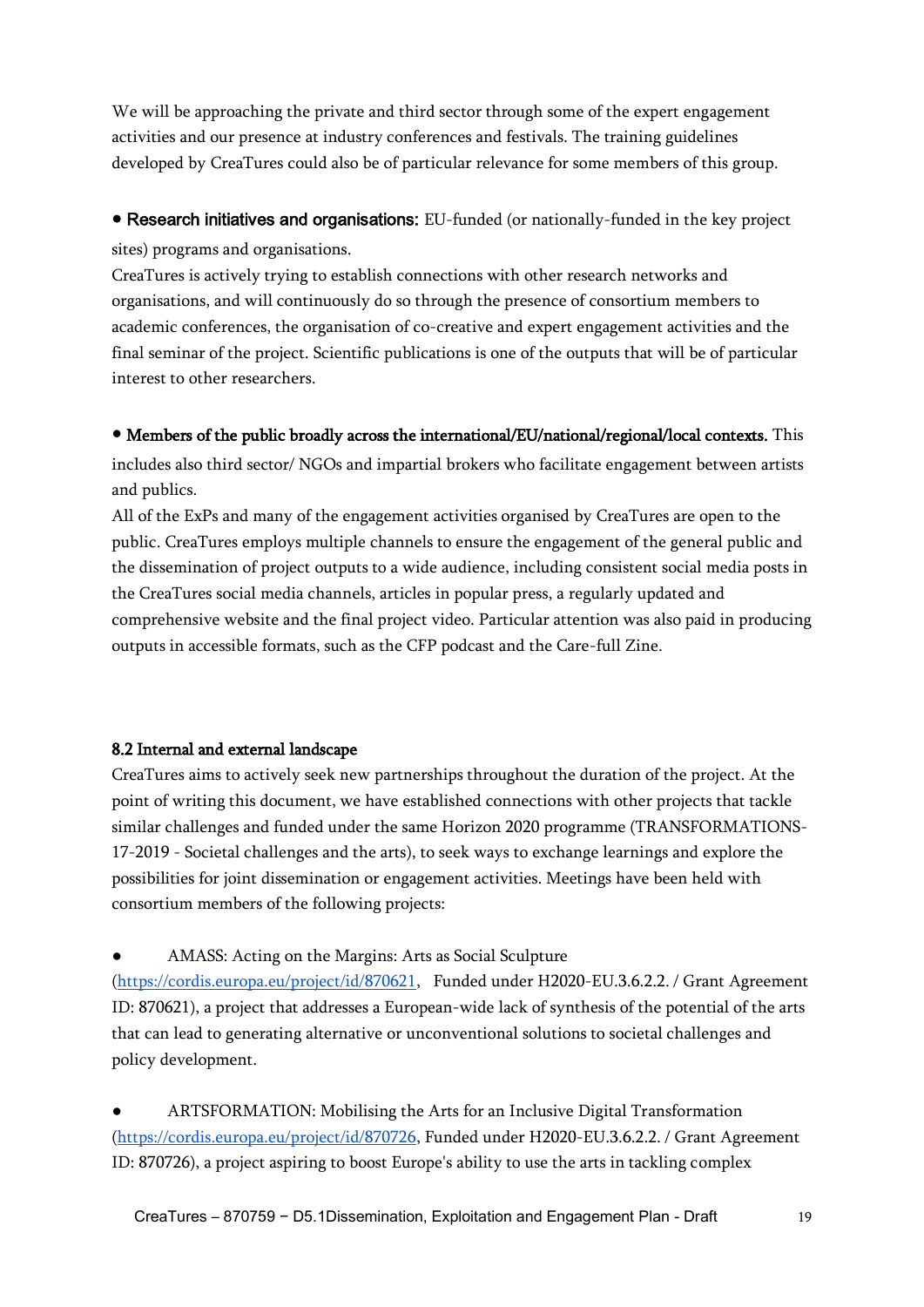technological transformations, such as data ethics and quality, artificial intelligence, unequal participation opportunities in the digital economy, and more.

Building on the extensive communication networks provided by consortium partners, we also plan to work closely with organisations, networks, and programmes working in adjacent and complementary areas for the purposes of dissemination and engagement. Examples of linkages that the CreaTures consortium partners already have and could readily be accessible include the followings:

• Cumulus ([https://www.cumulusassociation.org\)](https://www.cumulusassociation.org/) is the only global association to serve Art and Design education and research. It is a forum for partnership and transfer of knowledge and best practices (Aalto and RMIT are members).

• Service Design Network (SDN / [https://www.service-design-network.org\)](https://www.service-design-network.org/) is the leading nonprofit organisation committed to global development and innovation within the practice of service design (Hellon is member).

• OpenGLAM ([https://openglam.org\)](https://openglam.org/) is an initiative run by Open Knowledge that promotes free and open access to digital cultural heritage held by Galleries, Libraries, Archives and Museums (OKFI is member and hosts the local chapter or AvoinGLAM).

● Ilmastokanava ([https://www.ilmastokanava.com\)](https://www.ilmastokanava.com/), a channel supported by SITRA showcasing the work of artists working in Finland and dealing with climate change topics

● LeNSes | The Learning Network on Sustainability, a network of designers (and design educators) contributing to the transition towards a sustainable society for all funded by Erasmus+ program (Aalto is partner).

● Furtherfield is itself a network of more than 2000 internationally-based artists.

• Creative Carbon Scotland ([https://www.creativecarbonscotland.com/\)](https://www.creativecarbonscotland.com/) gathers artists working in sustainability practices or related fields in Scotland (UoS / Sniffer are key collaborators).

● Climate Cultures ([https://climatecultures.net\)](https://climatecultures.net/) an online platform and network for artists and curators exploring and sharing creative responses to environmental and climate change.

● Artists & Climate Change ([https://artistsandclimatechange.com\)](https://artistsandclimatechange.com/), an international network promoting the inclusion of the arts in climate change conversations.

● UN Global Compact - Cities Programme (https://citiesprogramme.org ): city and regional governments collaborating with the private sector and civil society - addressing complex global challenges on the local level (Lead by Ralph Horne at RMIT).

● TED Fellows network (Superflux's Anab Jain is member).

● Artist community at Somerset House Studios an experimental workspace in the centre of London connecting artists, makers and thinkers with audiences. (Superflux is resident).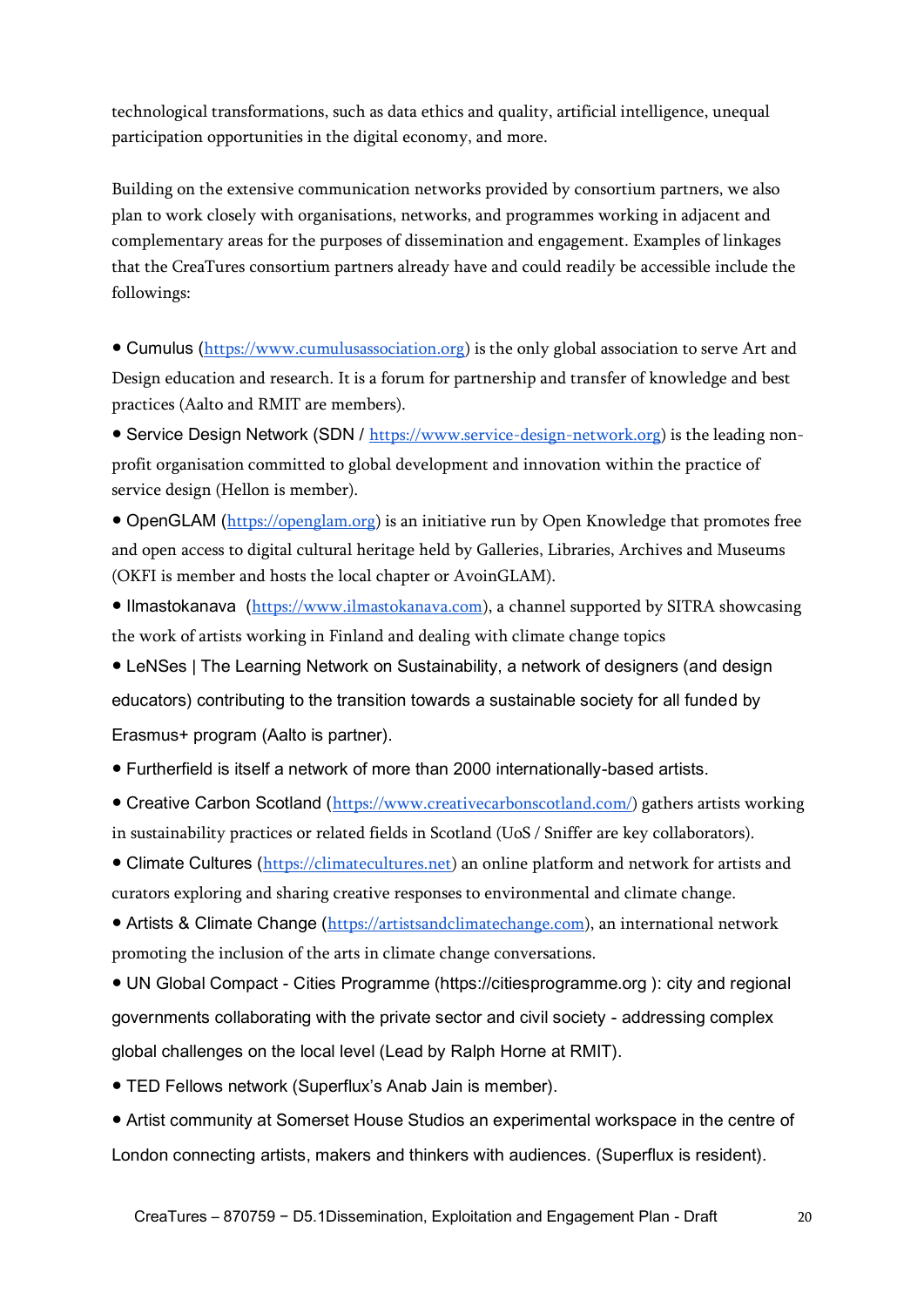(https://www.somersethouse.org.uk/somerset-house-studios)

- European Cultural Foundation (Long standing partner of ZEMOS98)
- Redac Red Andaluza contra el Cambio Climático ([https://redac.es/\)](https://redac.es/) is a network of stakeholders in Andalucia promoting action for mitigation and climate change adaptation.
- Arte Sostenible ([https://www.artesostenible.org/\)](https://www.artesostenible.org/) is an association of professionals from cultural and artistic backgrounds working towards sustainability
- European Digital Art and Science is a network linking up scientific aspects and ideas with approaches used in digital art, with a strong emphasis on art's role as a catalyst in processes of social renewal. (Kersnikova is member)
- Hackteria ([https://www.hackteria.org\)](https://www.hackteria.org/), a network of artists and researchers that merge the use of biotechnologies with hacking and do-it-yourself strategies. (Kersnikova is member)

## <span id="page-20-0"></span>9. TIMELINE & PARTNER RESPONSIBILITIES

#### <span id="page-20-1"></span>9.1 Timeline

Confirmed engagement and dissemination activities related to all items mentioned in sections 3 to 7 are presented in the timetable below. The table will be updated as more activities are planned or confirmed.

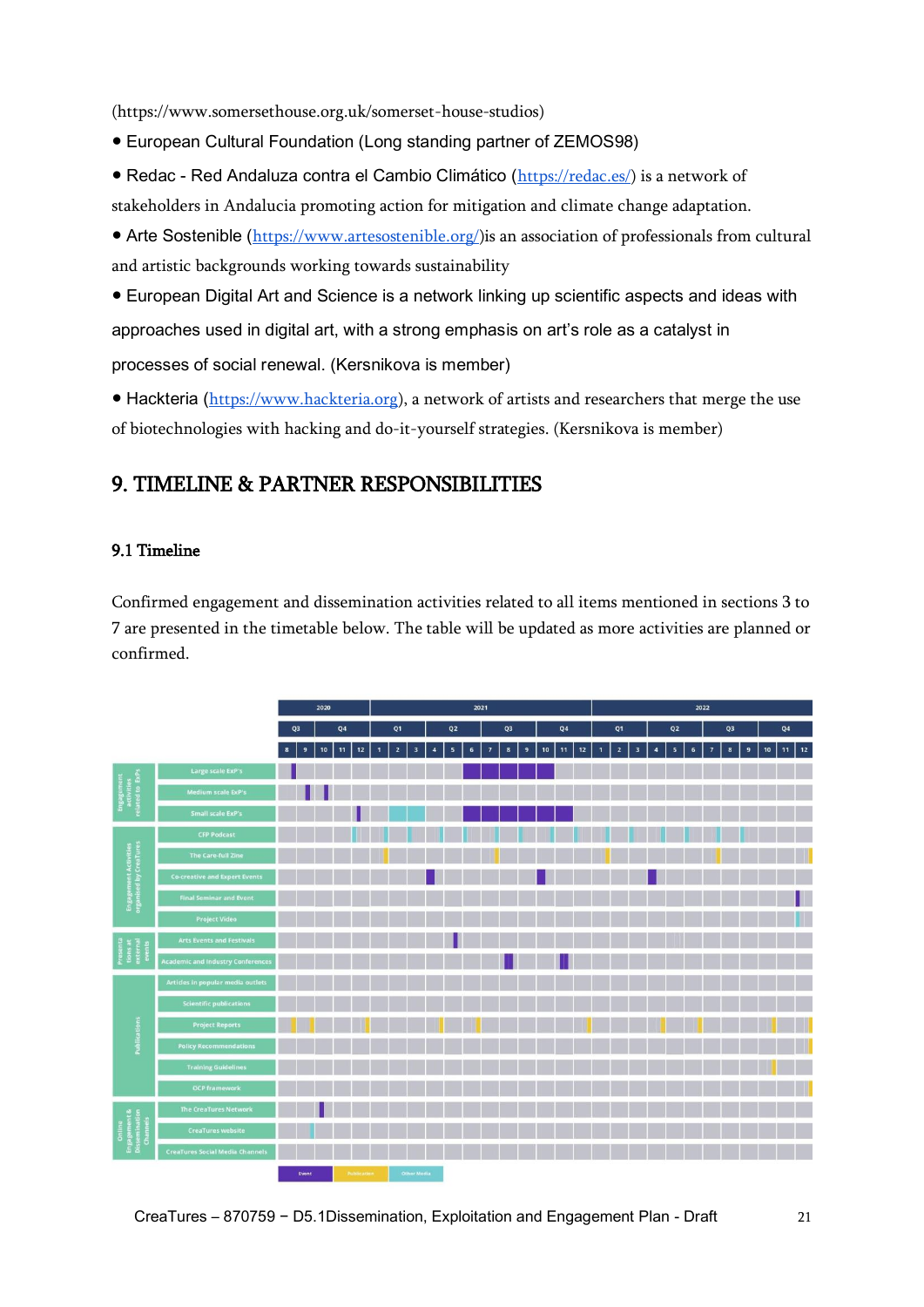#### <span id="page-21-0"></span>9.2 Partner Roles & Responsibilities

All CreaTures partners can organise engagement and dissemination events and activities. All CreaTures partners need to report their dissemination and communication in the collaborative workspace, in the WP1/CreaTures dissemination folder; to facilitate the official reporting to the Commission system and create a reference to the officially reported items. Each output should also be added by its creators to a shared Zotero library [\(https://www.zotero.org/groups/2560885/creatures/library\)](https://www.zotero.org/groups/2560885/creatures/library). The library is editable by the consortium members and open to the public.

The general project communication including managing the channels used for engagement, dissemination and exploitation (website, social media and project video) is the responsibility of WP1. The coordination of the general content of the website is done by an appointed member of the Aalto team, with input from all partners. WP leaders will be responsible to identify tasks (and responsible people) that contribute direct content to the website (ExPs descriptions and timetables, resources, examples of emerging practices, etc.) The CreaTures Network sits between WP2, WP3 & WP5, and is managed by research fellows from these WPs, and facilitated by all CreaTures. WP2 is responsible for producing a number of publicly available reports, mostly focusing on transformational strategies. WP3 is responsible for facilitating and reporting on the development of ExPs, including any engagement activities and events that are directly related to the ExPs. WP4 will develop a number of indicators for the evaluation of creative practices, included in four public reports. WP4 is also responsible for providing policy recommendations and coordinating the Open framework for facilitating transformational creative practices (OCP). WP5 will be curating and coordinating the podcast and zine, as well as the co-creative and expert engagement activities for selected ExPs and the final event with support and input from other consortium members per the Agreement. WP5 is also responsible for developing training guidelines and reporting on the dissemination and engagement activities in the deliverables D5.4 Expert Engagements Report, D5.5 Co-creative Engagements Report and D5.6 Data and report.

In order to ensure proper crediting and acknowledgement of fellow team members across descriptive materials prepared and published or shared by the group, a Publication and Crediting Policy has been drawn for internal use, presented in Annex III.

## <span id="page-21-1"></span>10. EXPLOITATION STRATEGY

CreaTures applies the H2020 Policy on Open Access to Scientific Publications and Research Data in Horizon 2020. This means that project results will be disseminated for public use through freely available online resources as well as through scientific publications. CreaTures is committed to Open Science by publishing all scientific articles as open access (see section 6.2 on scientific publications) and by publicly releasing two datasets for further use (possibly under a Creative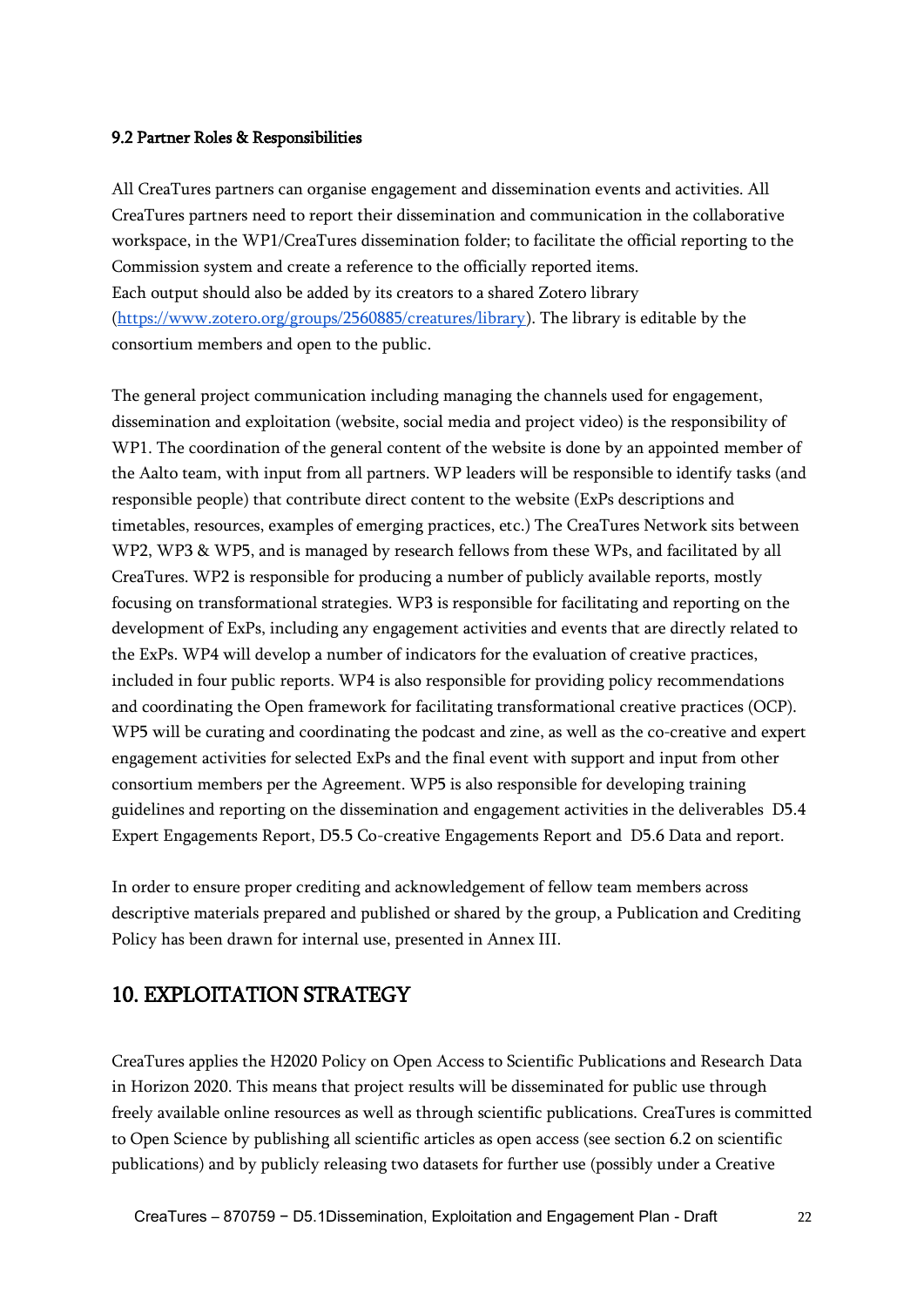Commons Attribution 4.0 International Public License). As explained in detail in the D1.3 Data Management Plan, full datasets of the whole project will not be made open because anonymising of all research data is not possible within the CreaTures project. However, we have selected to release openly 2 datasets that do not compromise any sensitive material, which will also be part of the project's website. The two datasets to be published are: 1) a searchable database of all CreaTures ExP events (including date, time, participants, summary of the activities) and 2) a collection of case studies from the Observatory (accounts of key transformative creative projects, including web links, a textual description, and textual analysis). In addition, we will also make available meta-data of the project research data.

All exploitation activities will be compatible with the protection of intellectual property rights, confidentiality obligations, and the legitimate interests of the owner(s) of the results. In the specific case that a non-academic partner wishes to commercialise outputs from participating in the project, this will be dealt with within the agreed structures. Before dissemination, the possibility of patenting inventions or other needs to register intellectual property included in the results will be assessed. Written notice of any dissemination or exploitation activity will be given to the other concerned parties, including sufficient information concerning the planned activity.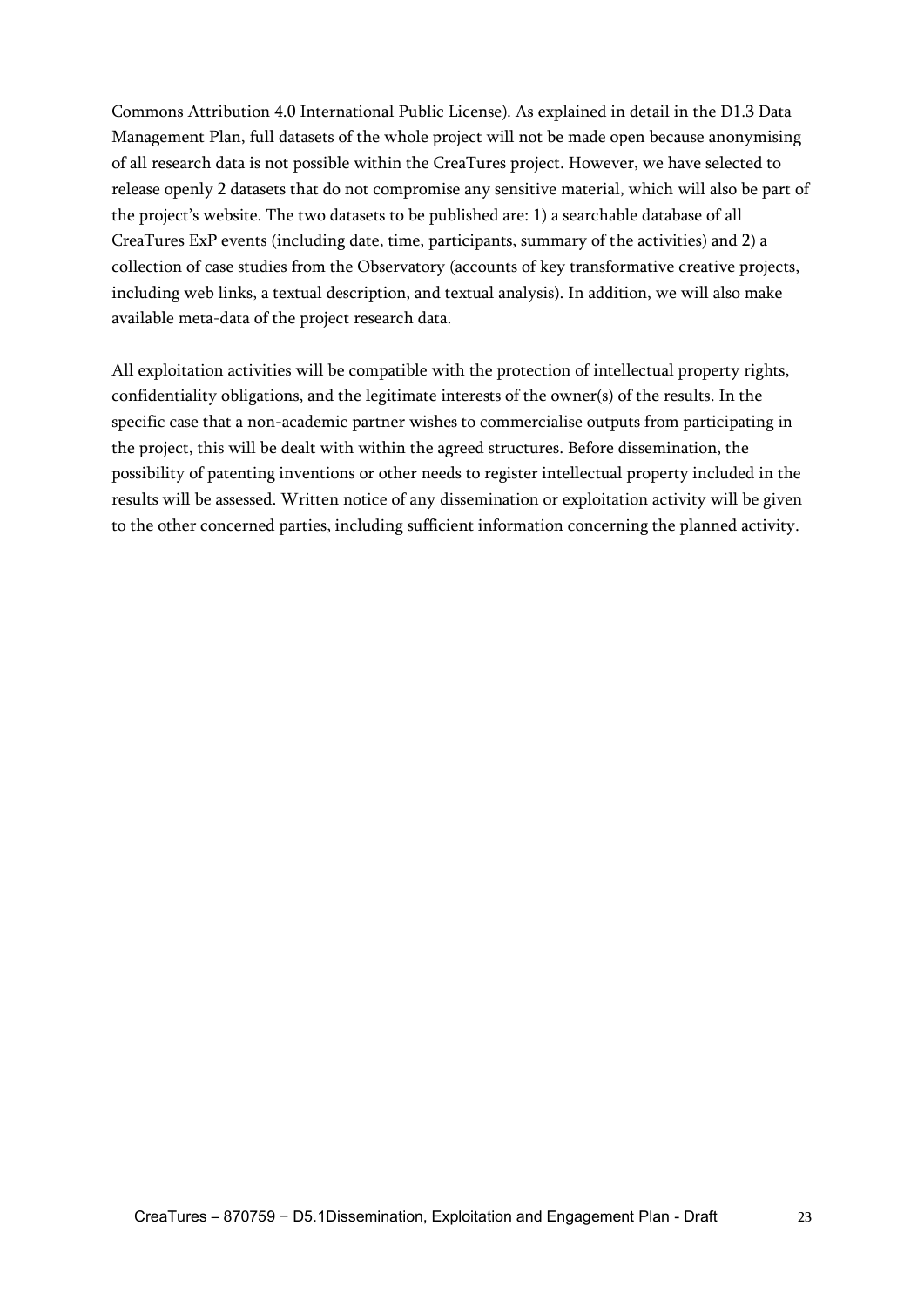## <span id="page-23-0"></span>ANNEX I: List of External Events to be targeted

| <b>Event name</b>                | Website                                                             | <b>Dates</b>               | Location                     |
|----------------------------------|---------------------------------------------------------------------|----------------------------|------------------------------|
| <b>Festivals &amp; Biennales</b> |                                                                     |                            |                              |
| Untitled Festival                | https://untitled.community/                                         | 17-18 Sept. 2020           | Helsinki, FI                 |
| Helsinki Design Week             | https://www.helsinkidesignwee<br>k.com/                             | 3-13 Sept. 2020            | Helsinki, FI                 |
| <b>Uroboros Festival</b>         | https://www.uroboros.design/                                        | 10-16 May 2021             | (online)<br>Prague, CZ       |
| Pixelache festival               | <u>https://www.pixelache.ac/</u>                                    | 6-13 June 2021             | Helsinki, FI                 |
| Sónar Festival                   | https://sonar.es/en/2020                                            |                            | Barcelona, ES                |
| Dutch Design Week                | https://ddw.nl/                                                     | 17-25 Oct. 2020            | (online)<br>Eindhoven,<br>NL |
| Barcelona Design Week            | https://www.barcelonadesignw<br>eek.com/en/                         | 17-26 Nov. 2020            | Barcelona, ES                |
| TodaysArt                        | https://todaysart.org/                                              |                            | The Hague,<br>NL             |
| Touch Me Festival                | https://re-imagine-<br>europe.eu/agenda_item/touch-<br>me-festival/ | 17 Sept. - 3 Oct.<br>2020  | Zagreb, CO                   |
| Green Academy Festival           |                                                                     | t.b.c                      | Melbourne,<br>AS             |
| Click Festival                   | https://www.clickfestival.dk/                                       | t.b.c.                     | Elsinore, DK                 |
| <b>Emergent Berlin Fest</b>      | http://www.emergentberlinfest.<br>de/?lang=en                       | t.b.c.                     | Berlin, GE                   |
| Night of Science                 | https://www.tieteidenyo.fi/en                                       | 14 Jan. 2021               | Helsinki                     |
| Helsinki Biennale                | https://helsinkibiennaali.fi/en/                                    | 12 June - 27 Sept.<br>2021 | Helsinki, FI                 |
| Media Architecture Biennale      | https://mab20.mediaarchitectur<br>e.org/                            | 28 June - 2 July<br>2021   | Amsterdam,<br>NL             |
| Conferences                      |                                                                     |                            |                              |
| <b>Anticipation Conference</b>   |                                                                     | t.b.c. 2021                |                              |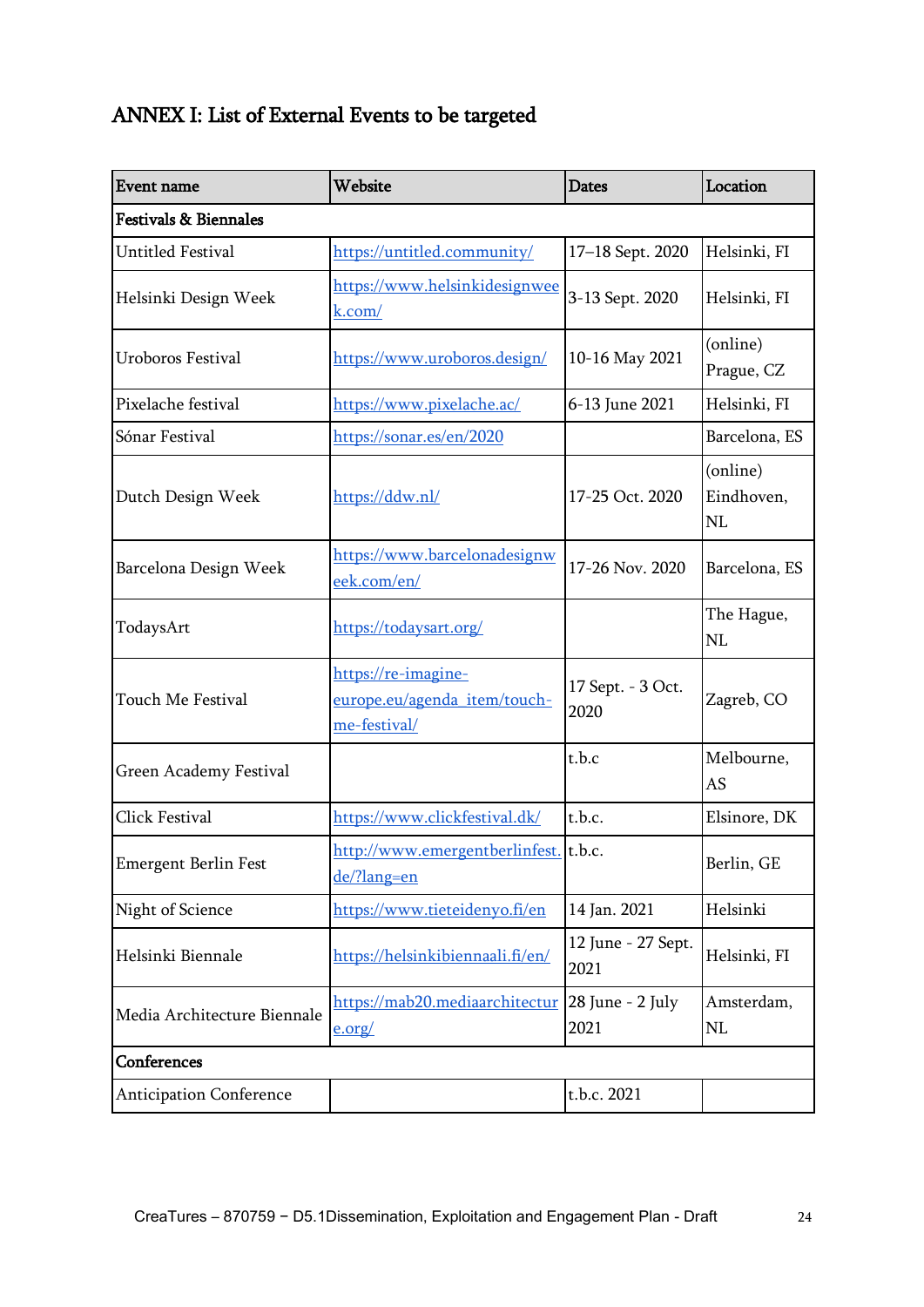| <b>Transformations Conference</b>                                    | https://t2sresearch.org/event/tra<br>nsformations-2021-enabling-<br>positive-tipping-points/ | 8-10 Sept. 2021                          | Barcelona, ES     |
|----------------------------------------------------------------------|----------------------------------------------------------------------------------------------|------------------------------------------|-------------------|
| Participatory Design<br>Conference (PDC)                             | https://www.pdc2020.org/                                                                     | t.b.c. 2022                              | Newcastle, UK     |
| The Art of Research<br>Conference                                    | https://artofresearch2020.aalto.f<br>$\frac{i}{\sqrt{2}}$                                    | 3-4 Dec. 2020                            | Espoo, FI         |
| Communities and<br><b>Technologies Conference</b><br>(C&T)           | https://2021.comtech.communit<br><u>y/</u>                                                   | 21-25 June 2021                          | Seattle, USA      |
| International Conference on<br>Cultural Policy Research              | https://www.gakkai.ne.jp/ICCP<br>R2020/                                                      | 1-4 Sept. 2020<br>(postponed to<br>2021) | Kyoto, JP         |
| Nordic Design Research                                               | https://conference2021nordes.o<br><u>rg/</u>                                                 | 15-18 Aug. 2021                          | Kolding, DK       |
| <b>International Sustainability</b><br><b>Transitions Conference</b> | https://transitionsnetwork.org/i<br>st-2020-august-18-21/                                    | 18-21 Aug. 2020                          | Vienna, AU        |
| COP 26 - Climate Fringe                                              | https://sdg.iisd.org/events/2020-<br>un-climate-change-conference-<br>unfccc-cop-26/         | 9-19 November,<br>2021                   | Glasgow, UK       |
| Earth System Governance                                              | https://www.earthsystemgover<br>nance.org/events/2020-<br>bratislava-conference/             | September 2021                           | <b>Bratislava</b> |
| Creativity & Cognition                                               | https://cc.acm.org/2021/                                                                     | 21-24 June 2021                          | Venice, IT        |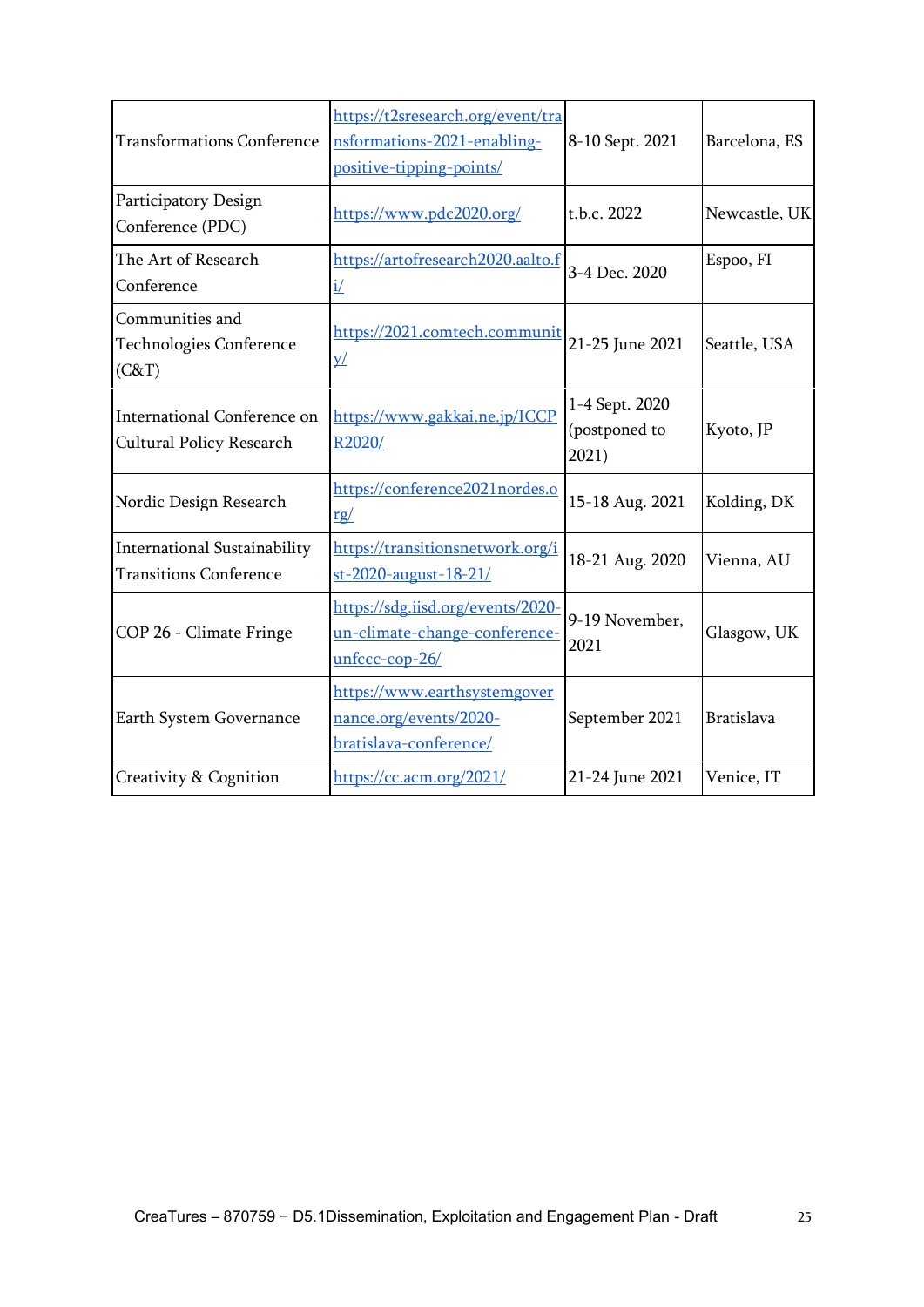## <span id="page-25-0"></span>ANNEX II: List of Journals to be targeted

| Journal                                                                                      | Website                                                                                     | Publisher                                    | Open<br><b>Access</b> |
|----------------------------------------------------------------------------------------------|---------------------------------------------------------------------------------------------|----------------------------------------------|-----------------------|
| The Journal for Artistic Research -<br><b>JAR</b>                                            | https://www.jar-online.net/                                                                 | Society for<br>Artistic<br>Research<br>(SAR) | Y                     |
| <b>Environmental Humanities</b>                                                              | https://environmentalhumanities.or<br>g/                                                    | Duke<br>University<br>Press                  | Y                     |
| Ecology and Society - Journal of<br>integrative science for resilience and<br>sustainability | https://www.ecologyandsociety.org/                                                          | Resilience<br>Alliance                       | Y                     |
| CoDesign. International Journal of<br>CoCreation in Design and the Arts                      | https://www.tandfonline.com/toc/n<br>cdn20/current                                          | Taylor &<br>Francis                          |                       |
| International Journal of Art &<br>Design Education                                           | https://onlinelibrary.wiley.com/jour<br>nal/14768070                                        | Wiley-<br>Blackwell                          |                       |
| Design Issues                                                                                | https://www.mitpressjournals.org/lo<br>i/desi                                               | MIT Journals                                 |                       |
| Design and Culture. The Journal of<br>the Design Studies Forum                               | http://designandculture.org/                                                                | Taylor &<br>Francis                          |                       |
| International Journal of Cultural<br>Policy                                                  | https://www.tandfonline.com/toc/gc<br>ul20/current#                                         | Routledge                                    |                       |
| Sustainability Science                                                                       | https://www.springer.com/journal/1<br>1625/                                                 | Springer                                     |                       |
| Local Environment - International<br>Journal of Justice and Sustainability                   | https://www.tandfonline.com/loi/cl<br>oe20                                                  | Taylor &<br>Francis                          |                       |
| Journal of Cleaner Production                                                                | https://www.journals.elsevier.com/j<br>ournal-of-cleaner-production                         | Elsevier                                     |                       |
| Footprint                                                                                    | https://journals.open.tudelft.nl/footp<br>rint/index                                        | Jap Sam Books                                | Y                     |
| Global Environmental Change                                                                  | https://www.journals.elsevier.com/g<br>lobal-environmental-change                           | Elsevier                                     |                       |
| COSUST - Current Opinion in<br>Environmental Sustainability                                  | https://www.journals.elsevier.com/c<br>urrent-opinion-in-environmental-<br>sustainability   | Elsevier                                     |                       |
| Environmental Innovation and<br>Societal Transitions                                         | https://www.journals.elsevier.com/e<br>nvironmental-innovation-and-<br>societal-transitions | Elsevier                                     |                       |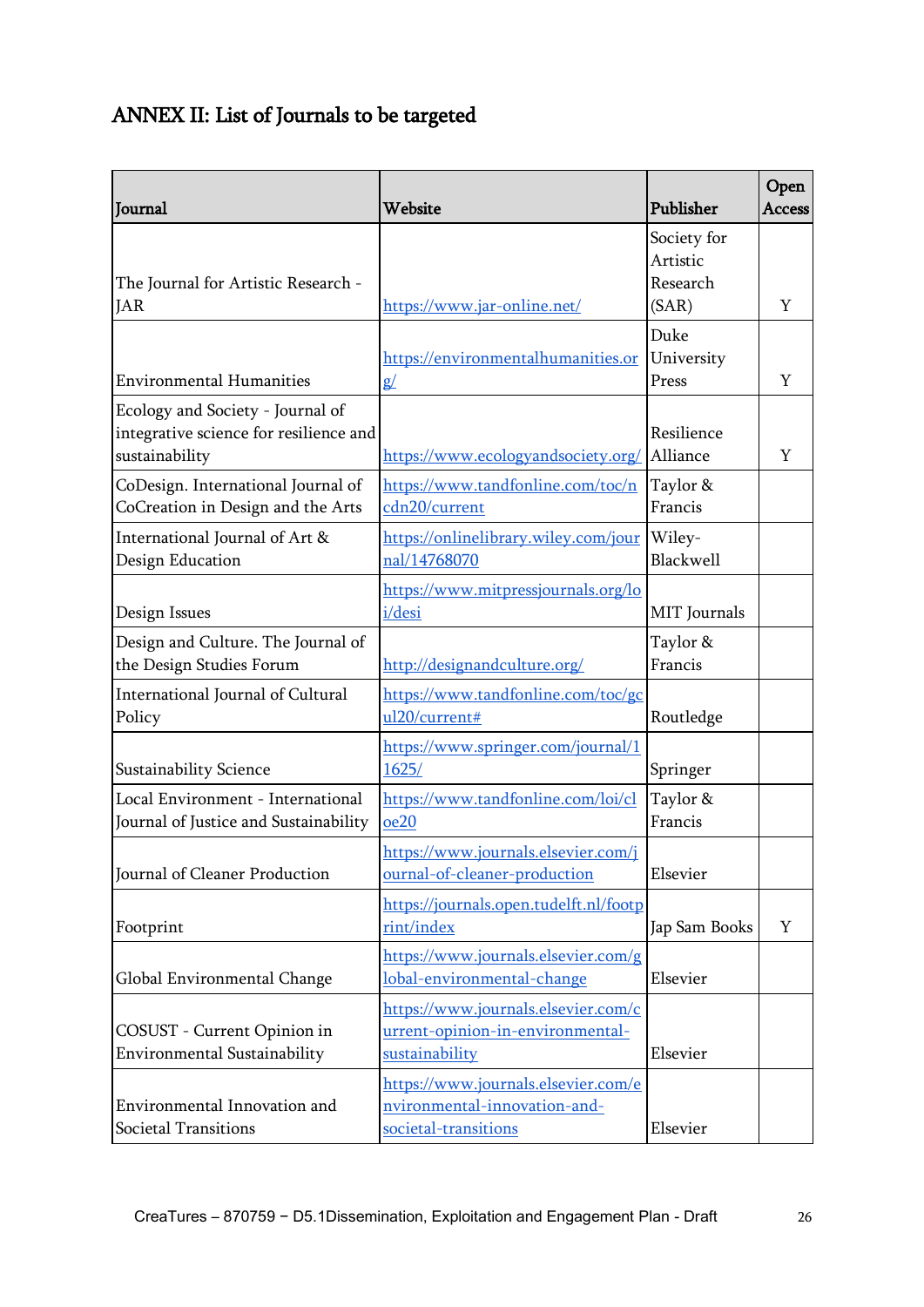| Resources                               | Annual Review of Environment and https://www.annualreviews.org/jour Annual<br>nal/energy | Reviews                   |   |
|-----------------------------------------|------------------------------------------------------------------------------------------|---------------------------|---|
| <b>Environmental Science and Policy</b> | https://www.sciencedirect.com/jour<br>nal/environmental-science-and-<br>policy           | Elsevier                  |   |
| <b>Futures</b>                          | https://www.journals.elsevier.com/f<br>utures                                            | Elsevier                  |   |
| One Earth                               | https://www.cell.com/one-<br>earth/home                                                  | Cell press                |   |
| Journal of Peer Production              | http://peerproduction.net/editsuite/                                                     |                           | Y |
| International Journal of Food<br>Design | https://www.intellectbooks.com/int<br>ernational-journal-of-food-design                  | Intellect<br><b>Books</b> |   |
| European Journal of Futures<br>Research | https://eujournalfuturesresearch.spri<br>ngeropen.com/                                   | Springer<br>Verlag        |   |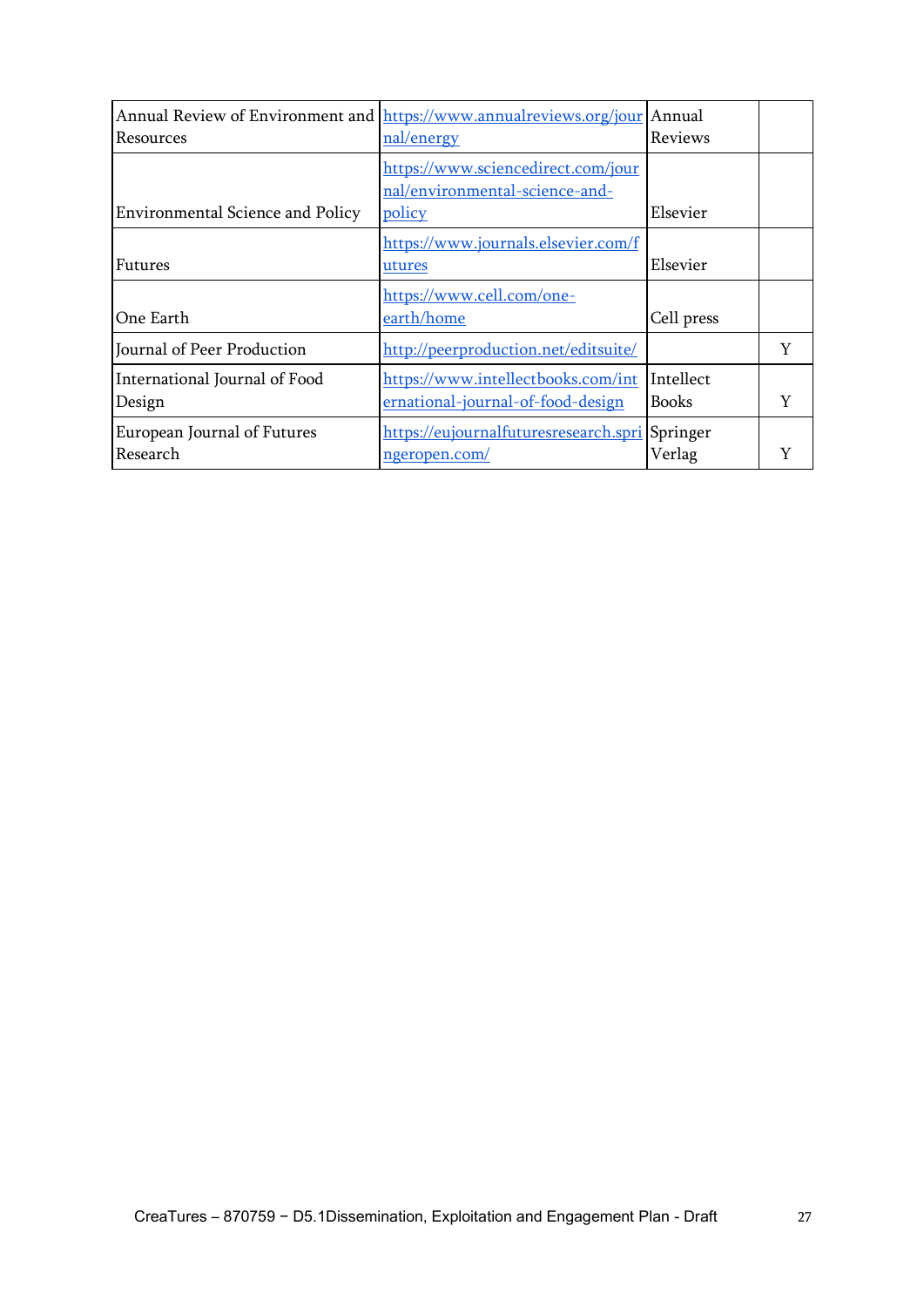## <span id="page-27-0"></span>ANNEX III: CreaTures Publication & Crediting Policy v1

for crediting & acknowledging fellow team members Draft version - July 2020

NOTE: This policy addresses descriptive materials prepared and published or shared by the group. Art works have their own constraints and practices and are also subject to copyright considerations dealt with elsewhere.

Why this policy is needed

We collectively want to ensure a fair and clear policy of acknowledgements in the collaborative project. (Especially in academia, feelings can be hurt and promotions slowed by inconsiderate publication crediting).

We aim to foster sharing and publishing in and about CreaTures while respecting other project members and ethical guidelines

We see a need to outline a set of different publication and sharing formats recognizing their differences

We want to support individual team members to know how and when to co-author, help setting the order of co-authors, and when and how to acknowledge project members

#### Talks, slide decks, informal papers and presentations

Every CreaTure partner/researcher uses the slide (to have its own folder on Eduuni) that contains an up-to-date list of organisations and their logos. This is as well as and alongside any other sponsors of the work being presented. This is presented at the start or end of the talk. It is the role of the coordinator to ensure that this slide always represents the current partners.

If there are no slides with the talk, at the least, the CreaTures project is mentioned, with encouragement to search it out.

#### Community deliverables, etc

Similar to the talks and presentations, the materials made for communicating our findings to target communities (e.g. policy makers and audience members) contain a page dedicated to crediting the EU, the organisations involved in making the deliverable, with logos, and the names of key participants (both from the CreaTures team and beyond – such as designers - as appropriate).

#### **Other**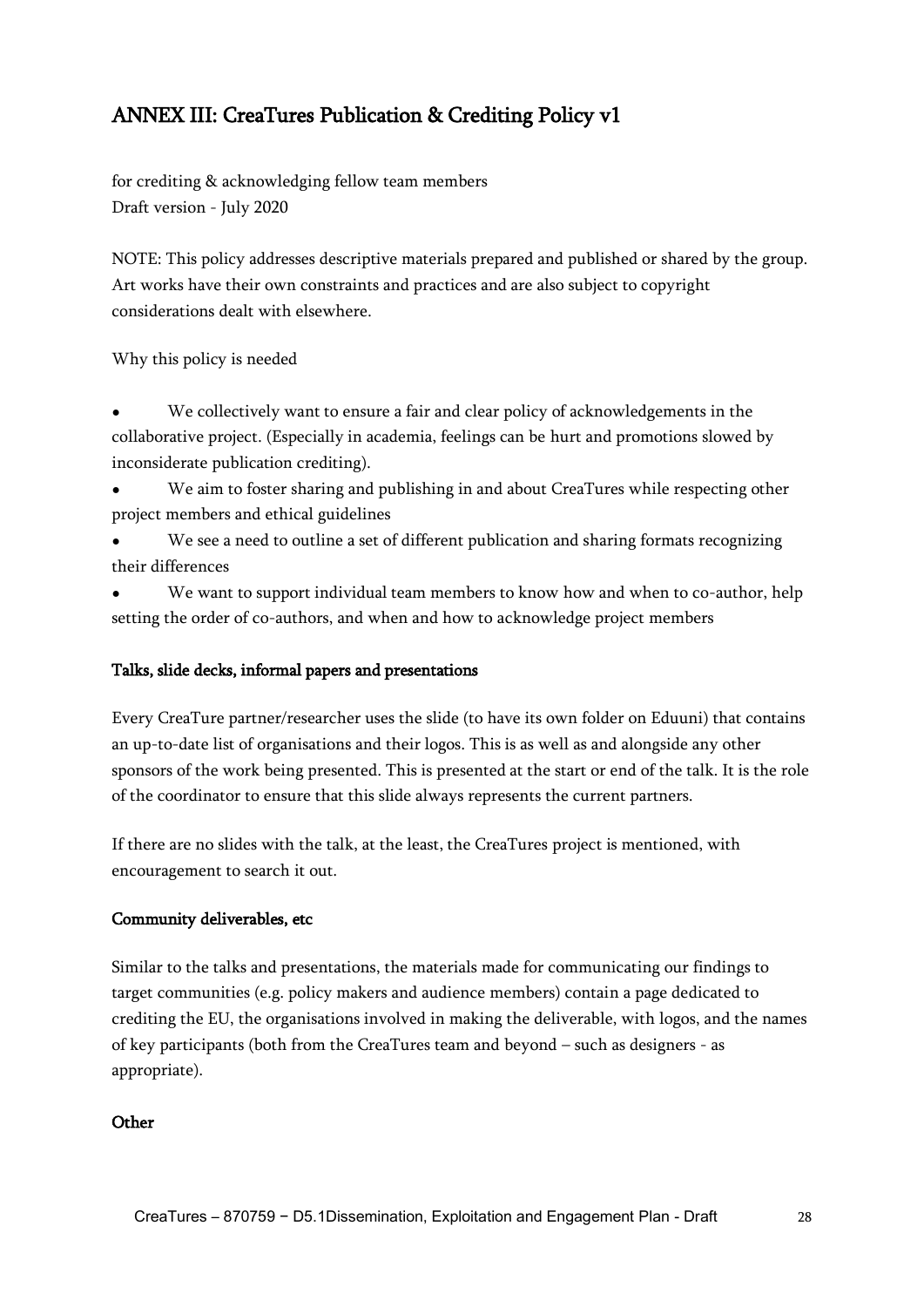The press normally has a lower tolerance for multiple authors and we can try for acknowledgment of contributors of relevant work in a section at the end, where authorship is constrained. Always offer a link to the project website and as many other links to our relevant work as possible.

#### Academic publications, formal and peer-reviewed papers, articles, and authorship

There are three general categories

- 1. Only people who have co-written are credited.
- 2. Anyone who has contributed to the work involved is credited.
- 3. Everyone in the project is always credited.

The third is excellent in principle, and unwieldy in practice. Therefore, we recommend the following:

#### First recording of research:

Any first recording of research details should be (2), with follow-ups citing that research (further analysis or a more detailed study), operating as (1). In practice that means that if we are reporting work about a study for the first time, we name everyone who contributed to the study as a researcher in the author list, including any partner members who did more than their normal job of running an ExP (ie by helping with the analysis).

For example, any piece on the tribulations of getting ethics for an arts project or reflections on devising indicators also credits the members of the group that produced that work. This involves applying the policy beyond the classic study of data to those who helped create the mechanisms for it, where these are, themselves, noteworthy.

Realizing this policy requires sensitivity in the drawing of demarcations and we recommend consulting and compromising rather than operating in organizational silos.

Once the 'report' article is published, it becomes the foundational work on which all authors can build and should be cited at every opportunity. If the foundational work can be cited like this, it is then possible for individuals and spin-off groups to write independently on matters that develop these findings, crediting only author groups, rather than creator groups. However, then the main contribution should be the additional analysis performed by the authors.

On a general note, papers get stronger for being read and commented by many eyes, so a good process includes involving as many readers from the group as possible. This will also minimize the likelihood of offence by omission in authorship lists. Readers do not need to be credited, but anyone making a significant contribution can be added.

#### Co-authoring order